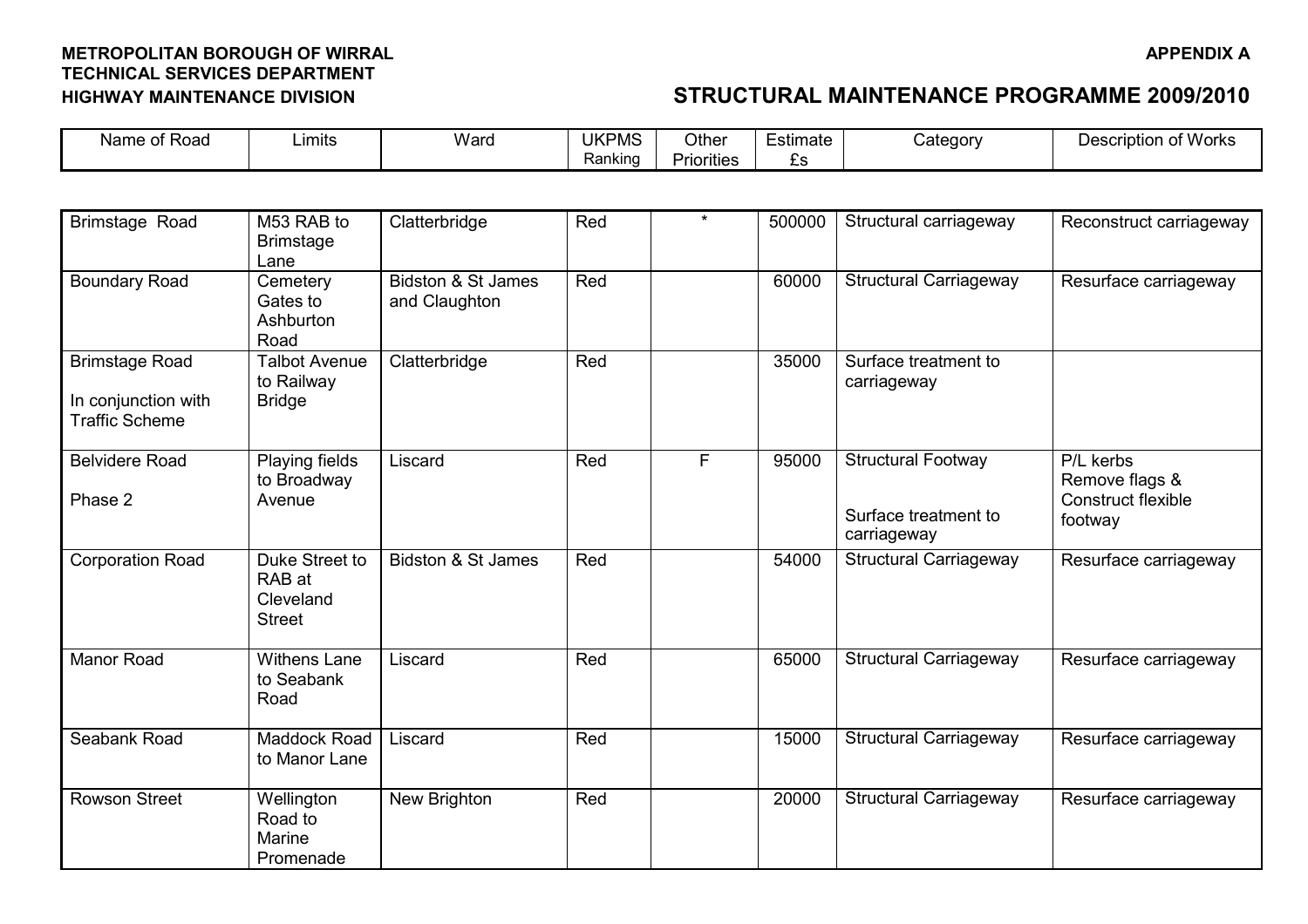| Name of Road                                                      | Limits                                              | Ward                        | <b>UKPMS</b><br>Ranking | Other<br><b>Priorities</b> | Estimate<br>£s | Category                                                    | <b>Description of Works</b>                                                        |
|-------------------------------------------------------------------|-----------------------------------------------------|-----------------------------|-------------------------|----------------------------|----------------|-------------------------------------------------------------|------------------------------------------------------------------------------------|
| <b>Banks Road</b>                                                 | Church Road<br>to Sandy Lane                        | West Kirby &<br>Thurstaston | Red                     |                            | 20000          | Surface treatment to<br>Carriageway                         |                                                                                    |
| Telegraph Road<br>Phase 2                                         | Downham<br>Road junction<br>area                    | West Kirby &<br>Thurstaston | Red                     |                            | 80000          | <b>Structural Carriageway</b>                               | Resurface carriageway                                                              |
| Argyle Street                                                     | <b>Conway Street</b><br>to Price Street             | Birkenhead &<br>Tranmere    | Red                     |                            | 90000          | <b>Structural Carriageway</b>                               | Resurface carriageway                                                              |
| Village Road                                                      | All                                                 | Oxton                       | Red                     |                            | 75000          | <b>Structural Carriageway</b>                               | Resurface carriageway                                                              |
| <b>Town Lane</b>                                                  | Selected                                            | Bebington                   | Red                     |                            | 65000          | <b>Structural &amp; Surface</b><br>treatment to carriageway | Major patching works<br>prior to surface treatment                                 |
| Pensby Road                                                       | Telegraph<br>Road to<br><b>Whitfield Lane</b>       | Heswall                     | Red                     |                            | 63000          | <b>Structural Carriageway</b>                               | Resurface carriageway                                                              |
| Mill Lane                                                         | <b>Liscard Road</b><br>to Parkfield<br><b>Drive</b> | Liscard                     | Red                     |                            | 50000          | Structural footway &<br>carriageway                         | P/L Kerbs<br>Remove flags &<br>construct flexible footway<br>Resurface carriageway |
| Borough Road                                                      | Mount Road<br>junction area                         | Prenton                     | Yellow                  |                            | 45000          | <b>Structural Carriageway</b>                               | Resurface carriageway                                                              |
| <b>Heron Road</b><br>In conjunction with<br><b>Traffic Scheme</b> | Oldfield Lane<br>to houses                          | Hoylake & Meols             | Yellow                  |                            | 30000          | Surface treatment to<br>carriageway                         |                                                                                    |
| Column Road<br>Phase 2                                            | <b>Croome Drive</b><br>to Fleck Lane                | West Kirby &<br>Thurstaston | Yellow                  |                            | 85000          | <b>Structural Carriageway</b>                               | Resurface carriageway                                                              |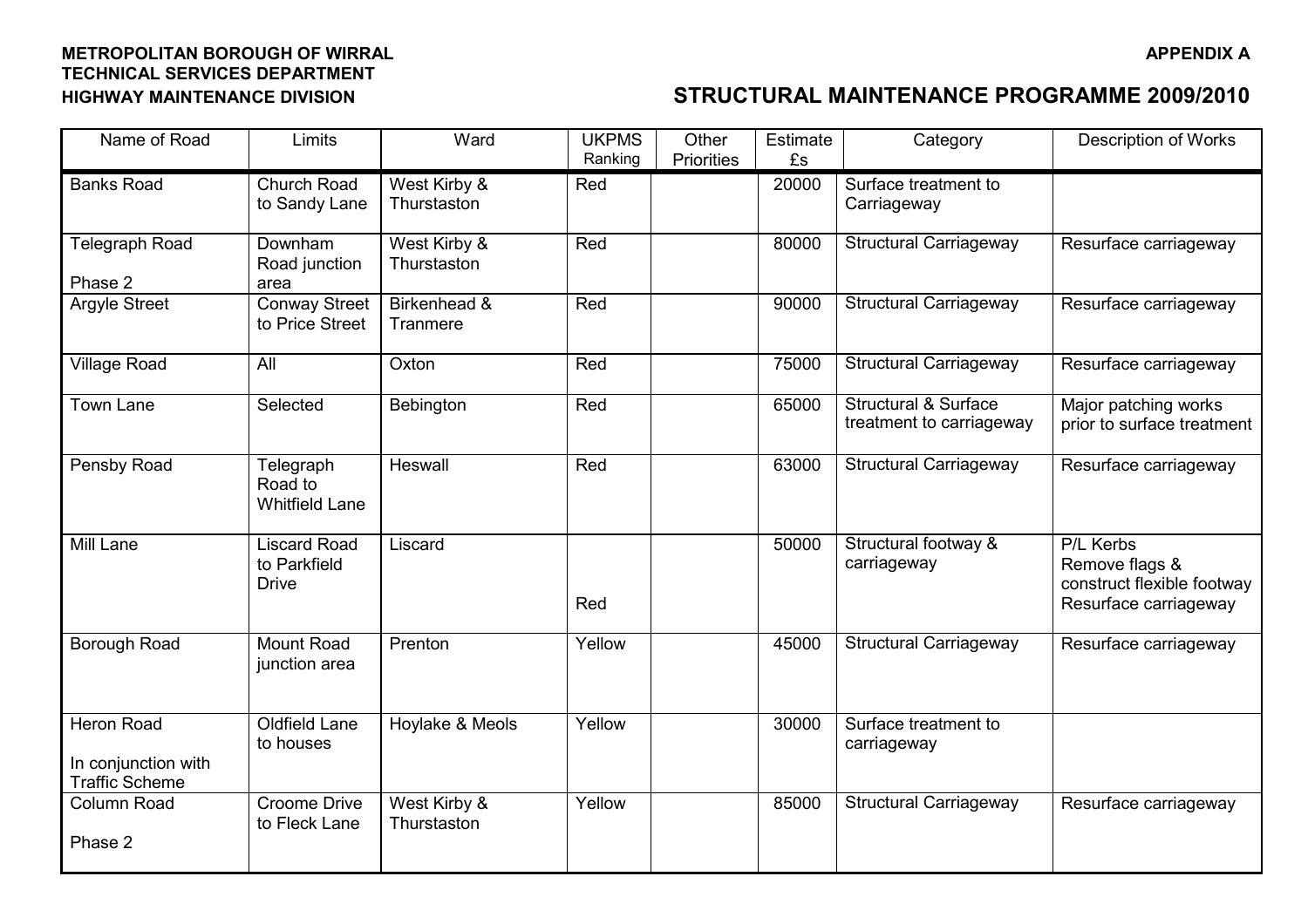| Name of Road             | Limits                                             | Ward                                           | <b>UKPMS</b><br>Ranking | Other<br><b>Priorities</b> | Estimate<br>£s | Category                                 | <b>Description of Works</b>                                                        |
|--------------------------|----------------------------------------------------|------------------------------------------------|-------------------------|----------------------------|----------------|------------------------------------------|------------------------------------------------------------------------------------|
| <b>Upton Road</b>        | Boundary<br>Road to Vyner<br>Road North            | <b>Bidston &amp; St James</b><br>and Claughton | Yellow                  |                            | 40000          | Surface treatment to<br>Carriageway      |                                                                                    |
| <b>Spital Road</b>       | <b>Croft Avenue</b><br>to Stanhope<br><b>Drive</b> | Bromborough                                    | Yellow                  |                            | 60000          | Structural Carriageway                   | Resurface carriageway                                                              |
| <b>Grove Road</b>        | Sea Road to<br>Hoseside<br>Road                    | Wallasey                                       | Yellow                  |                            | 80000          | Structural footway &<br>carriageway      | P/L Kerbs<br>Remove flags &<br>construct flexible footway<br>Resurface carriageway |
| Dock Road<br>Phase 2     | Gorsey Lane<br>to Tower Road                       | Seacombe                                       | Yellow                  |                            | 200000         | <b>Structural Carriageway</b>            | Resurface carriageway                                                              |
| <b>Croft Avenue</b>      | Spital Road to<br>New Chester<br>Road              | Bromborough                                    | Yellow                  |                            | 35000          | <b>Structural Carriageway</b>            | Resurface carriageway                                                              |
| <b>Upton By Pass</b>     | All                                                | Upton                                          | Green                   |                            | 75000          | Preventative treatment to<br>carriageway |                                                                                    |
| <b>Arrowe Brook Lane</b> | All                                                | Greasby, Frankby &<br>Irby                     | 100                     |                            | 45000          | Surface treatment to<br>Carriageway      |                                                                                    |
| <b>Brackenwood Road</b>  | Mount Road<br>to<br><b>Peter Prices</b><br>Lane    | Clatterbridge                                  | 100                     |                            | 25000          | <b>Structural Carriageway</b>            | Resurface carriageway                                                              |
| Daryl Road               | All                                                | Heswall                                        | 100                     |                            | 25500          | <b>Structural Carriageway</b>            | Resurface carriageway                                                              |
| Derby Road               | All                                                | Birkenhead &<br>Tranmere                       | 100                     |                            | 67000          | <b>Structural Carriageway</b>            | Resurface carriageway                                                              |
| Gayton Parkway           | Selected                                           | Heswall                                        | 100                     |                            | 35000          | <b>Structural Carriageway</b>            | Resurface carriageway                                                              |
| Greenway Road            | All                                                | Birkenhead &<br>Tranmere                       | 100                     |                            | 67000          | <b>Structural Carriageway</b>            | Resurface carriageway                                                              |
| <b>Houghton Road</b>     | Selected                                           | Upton                                          | 100                     |                            | 20000          | Structural carriageway                   | Strenghten carriageway                                                             |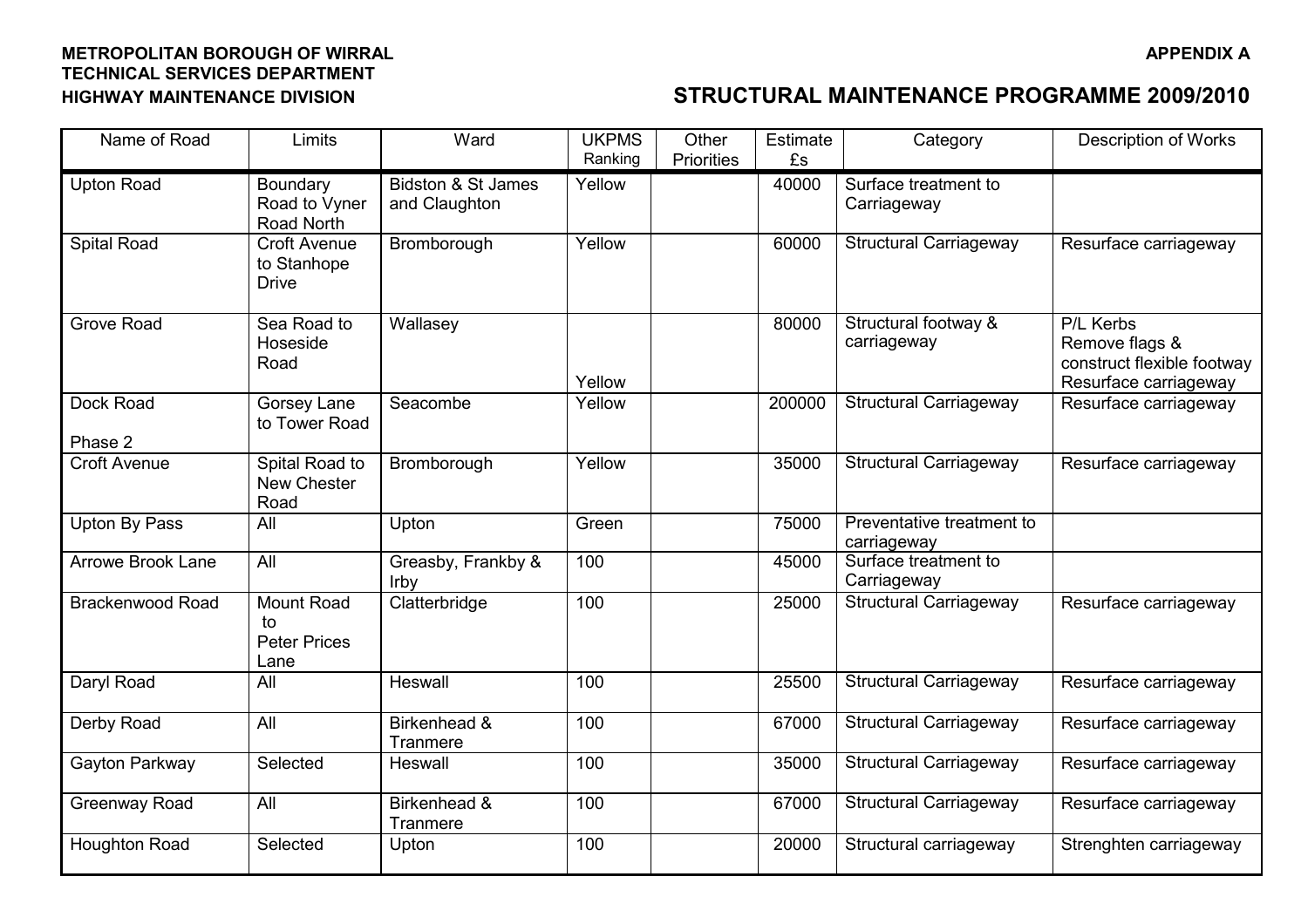| Name of Road                                                                    | Limits                                    | Ward              | <b>UKPMS</b><br>Ranking | Other<br><b>Priorities</b> | Estimate<br>£s | Category                            | <b>Description of Works</b>            |
|---------------------------------------------------------------------------------|-------------------------------------------|-------------------|-------------------------|----------------------------|----------------|-------------------------------------|----------------------------------------|
| <b>Manor Drive</b>                                                              | Selected                                  | Upton             | 100                     |                            | 52000          | Structural carriageway              | Resurface carriageway                  |
| <b>Milner Road</b>                                                              | Selected                                  | Heswall           | 100                     |                            | 40000          | <b>Structural Carriageway</b>       | Resurface carriageway                  |
| Noctorum Avenue                                                                 | Selected                                  | Oxton             | 100                     |                            | 25000          | Structural carriageway              | Strenghten carriageway                 |
| <b>Prenton Dell Road</b>                                                        | <b>Boswell Road</b><br>to<br>Garrick Road | Prenton           | 100                     |                            | 16000          | <b>Structural Carriageway</b>       | Resurface carriageway<br>(1 side only) |
| <b>Prenton Road East</b>                                                        | All                                       | Prenton           | 100                     |                            | 57000          | <b>Structural Carriageway</b>       | Resurface carriageway                  |
| <b>Claughton Firs</b>                                                           | All                                       | Oxton             | 100                     |                            | 6500           | Surface treatment to<br>Carriageway |                                        |
| <b>Highfield South</b>                                                          | $\overline{All}$                          | <b>Rock Ferry</b> | 100                     |                            | 22000          | Surface treatment to<br>Carriageway |                                        |
| Hoyle Road                                                                      | All                                       | Hoylake & Meols   | 100                     |                            | 30000          | Surface treatment to<br>Carriageway |                                        |
| Oaksway                                                                         | Selected                                  | Heswall           | 100                     |                            | 9000           | Surface treatment to<br>Carriageway |                                        |
| <b>Pleasington Avenue</b><br><b>Pleasington Close</b><br><b>Rivington Close</b> | All                                       | Oxton             | 100<br>--               |                            | 15000          | Surface treatment to<br>carriageway |                                        |
| <b>Poulton Royd Drive</b>                                                       | Selected                                  | Clatterbridge     | 100                     |                            | 12000          | Surface treatment to<br>Carriageway |                                        |
| <b>Salacre Crescent</b>                                                         | Part only to<br>house no. 32              | Upton             | 100                     |                            | 2500           | Surface treatment to<br>carriageway |                                        |
| Salacre Lane                                                                    | All                                       | Upton             | 100                     |                            | 16500          | Surface treatment to<br>carriageway |                                        |
| Shortfield Road<br>Shortfield Way                                               | $\overline{A}$                            | Upton             | 100<br>$\overline{a}$   |                            | 14000          | Surface treatment to<br>carriageway |                                        |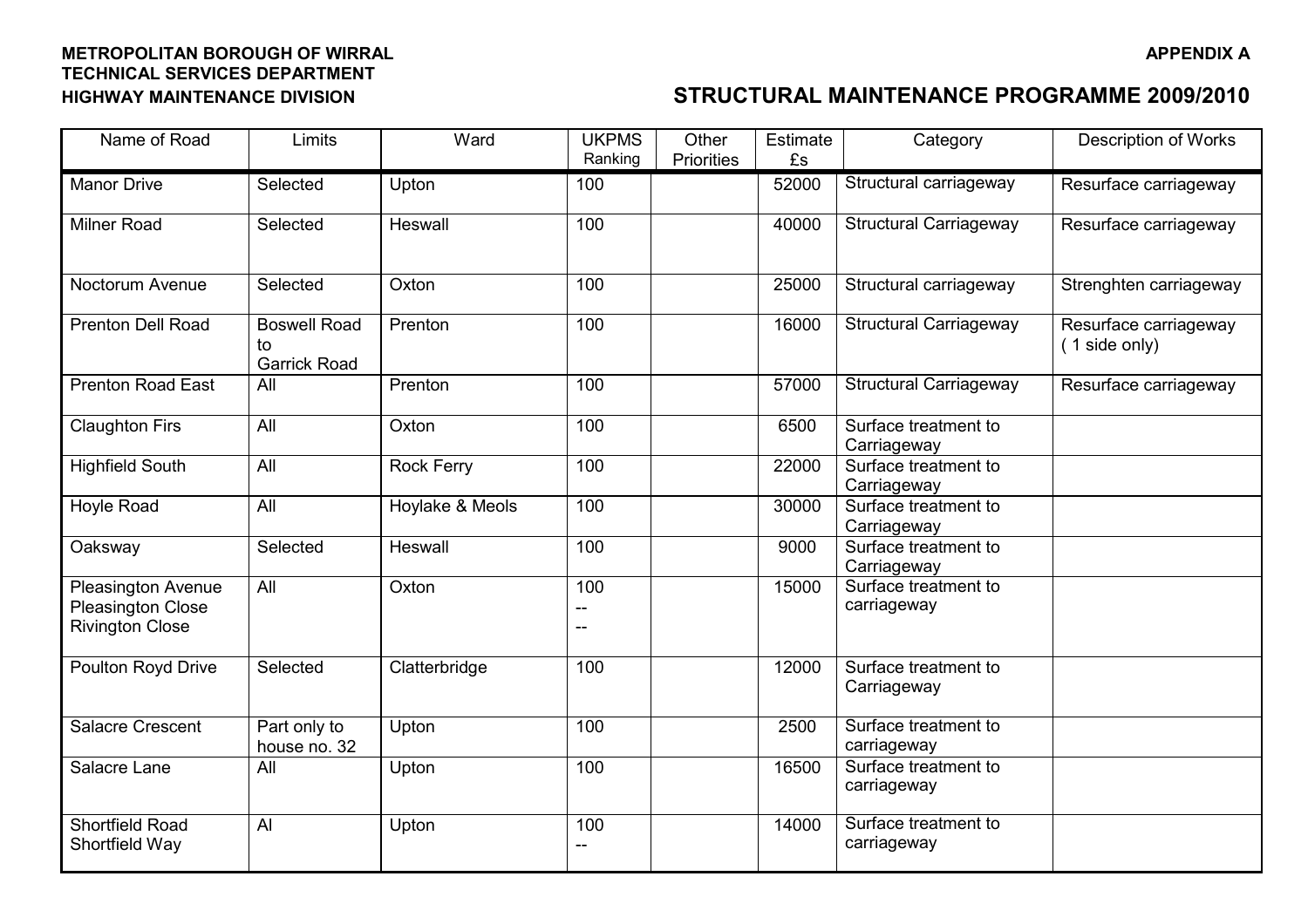| Name of Road                                                                                         | Limits                                     | Ward               | <b>UKPMS</b><br>Ranking | Other<br><b>Priorities</b> | Estimate<br>£s | Category                            | <b>Description of Works</b> |
|------------------------------------------------------------------------------------------------------|--------------------------------------------|--------------------|-------------------------|----------------------------|----------------|-------------------------------------|-----------------------------|
| <b>St Vincent Road</b>                                                                               | All                                        | Claughton          | 100                     |                            | 7500           | Surface treatment to<br>Carriageway |                             |
| Dunraven Road                                                                                        | <b>Banks Road to</b><br>Westbourne<br>Road | Hoylake & Meols    | 89                      |                            | 25000          | <b>Structural Carriageway</b>       | Resurface carriageway       |
| <b>Brimstage Lane</b>                                                                                | Selected                                   | Clatterbridge      | 83                      |                            | 12000          | Surface treatment to<br>Carriageway |                             |
| Nappsway                                                                                             | All                                        | Pensby & Thingwall | 79                      | F.                         | 4000           | Surface treatment to<br>Carriageway |                             |
| Parkway                                                                                              | Part                                       | Hoylake & Meols    | 75                      |                            | 6800           | Surface treatment to<br>Carriageway |                             |
| <b>Prenton Road West</b>                                                                             | All                                        | Prenton            | $\overline{70}$         |                            | 93500          | <b>Structural Carriageway</b>       | Resurface carriageway       |
| <b>Banks Road</b>                                                                                    | All                                        | Heswall            | 66                      |                            | 9300           | Surface treatment to<br>Carriageway |                             |
| <b>Beaumaris Drive</b>                                                                               | All                                        | Pensby & Thingwall | 65                      | $\star$                    | 15000          | Structural carriageway              | Resurface carriageway       |
| Salisbury Avenue                                                                                     | All                                        | Hoylake & Meols    | 65                      |                            | 7500           | Surface treatment to<br>Carriageway |                             |
| Silverdale Road                                                                                      | All                                        | Oxton              | 65                      |                            | 14500          | Surface treatment to<br>carriageway |                             |
| <b>Kingsley Road</b><br><b>Clifford Road</b><br><b>Erskine Road</b><br>Evelyn Road<br>Deveraux Drive | All                                        | Seacombe           | 60<br>--<br>--<br>--    |                            | 40000          | Surface treatment to<br>carriageway |                             |
| Norwood Road                                                                                         | All flexible<br>section                    | Seacombe           | 60                      |                            | 31000          | Surface treatment to<br>carriageway |                             |
| Cardigan Road                                                                                        | All                                        | New Brighton       | 59                      |                            | 12000          | Structural carriageway              | Resurface carriageway       |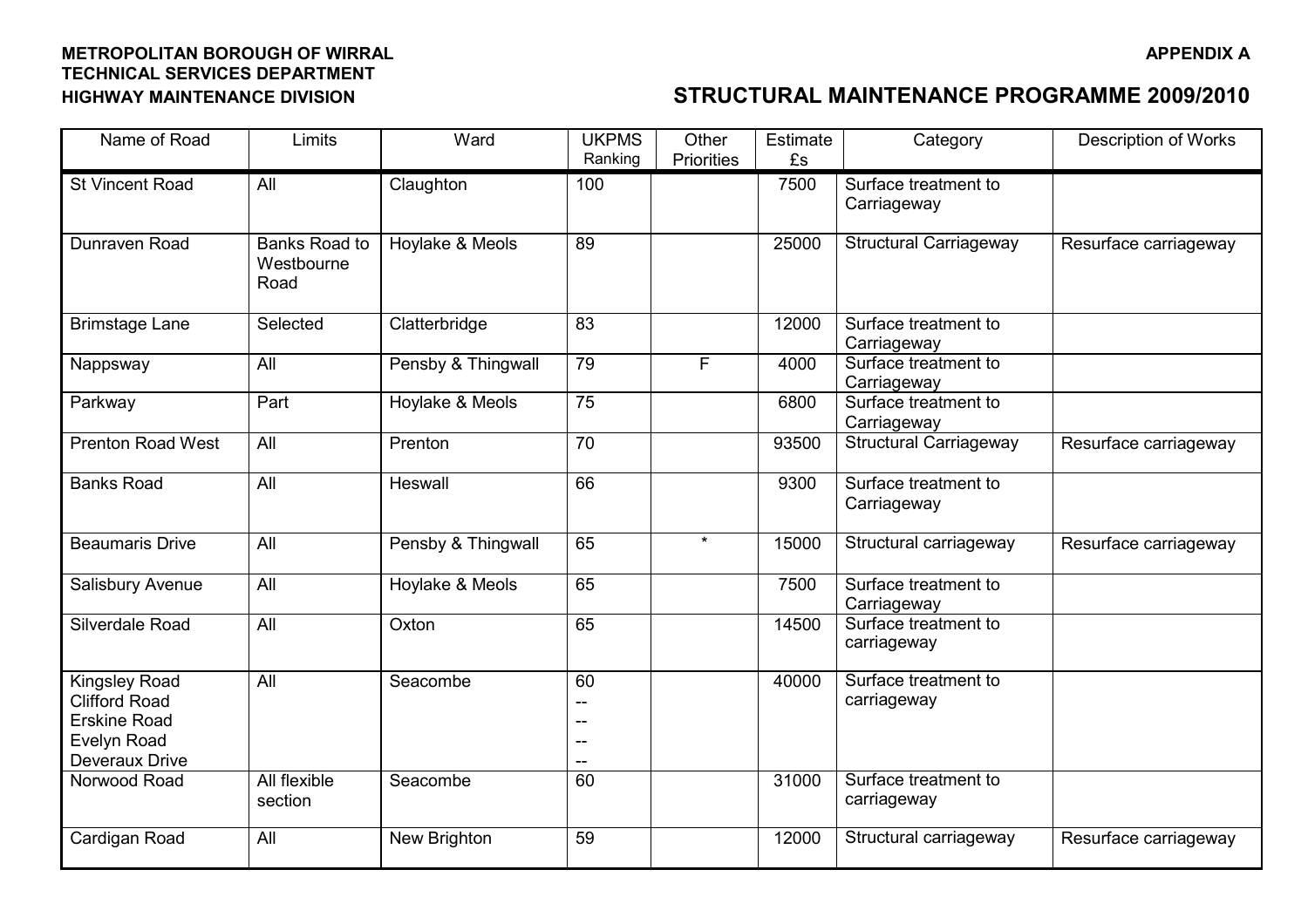| Name of Road                         | Limits       | Ward                      | <b>UKPMS</b><br>Ranking | Other<br>Priorities | Estimate<br>£s | Category                                                           | <b>Description of Works</b>                         |
|--------------------------------------|--------------|---------------------------|-------------------------|---------------------|----------------|--------------------------------------------------------------------|-----------------------------------------------------|
| Dawlish Road                         | All          | Liscard                   | 59                      |                     | 11000          | Surface treatment to<br>carriageway                                |                                                     |
| Murrayfield Drive                    | All          | Leasowe & Moreton<br>East | 58                      |                     | 44500          | Structural carriageway                                             | Resurface carriageway                               |
| <b>Beechwood Avenue</b>              | All          | Bromborough               | $\overline{57}$         | $\star$<br>F        | 26000          | Structural carriageway<br>&<br>Surface treatment to<br>Carriageway | Replace defective<br>concrete bays. Seal<br>joints. |
| <b>Coronation Avenue</b>             | Part         | New Brighton              | 57                      |                     | 5700           | Structural carriageway                                             | Resurface carriageway                               |
| Cumberland Road                      | All          | New Brighton              | 57                      |                     | 12700          | Structural carriageway                                             | Resurface carriageway                               |
| <b>Greencroft Road</b>               | All          | Seacombe                  | 57                      |                     | 4500           | Surface treatment to<br>carriageway                                |                                                     |
| Lowfields Avenue                     | All          | Eastham                   | 57                      |                     | 15400          | Surface treatment to<br>Carriageway                                |                                                     |
| Marshlands Road                      | All          | Wallasey                  | 57                      |                     | 6000           | Surface treatment to<br>carriageway                                |                                                     |
| <b>Riviera Drive</b>                 | All          | <b>Rock Ferry</b>         | 57                      |                     | 14000          | Surface treatment to<br>Carriageway                                |                                                     |
| <b>Cross Lane</b>                    | Service road | Clatterbridge             | 56                      |                     | 6000           | <b>Structural Carriageway</b>                                      | Resurface carriageway                               |
| <b>Highcroft Avenue</b>              | All          | Bebington                 | 56                      |                     | 17500          | Surface treatment to<br>Carriageway                                |                                                     |
| <b>Parnell Road</b><br>Mobberley Way | All          | Clatterbridge             | 56                      |                     | 11500          | Surface treatment to<br>Carriageway                                |                                                     |
| <b>Sefton Road</b>                   | All          | Bromborough               | 55                      |                     | 18500          | Surface treatment to<br>Carriageway                                | Relevel kerbs one side<br>only                      |
| Bushway                              | All          | Heswall                   | 55                      |                     | 5200           | Surface treatment to<br>Carriageway                                |                                                     |
| <b>Gilmour Mount</b>                 | All          | Oxton                     | 55                      |                     | 3000           | Surface treatment to<br>carriageway                                |                                                     |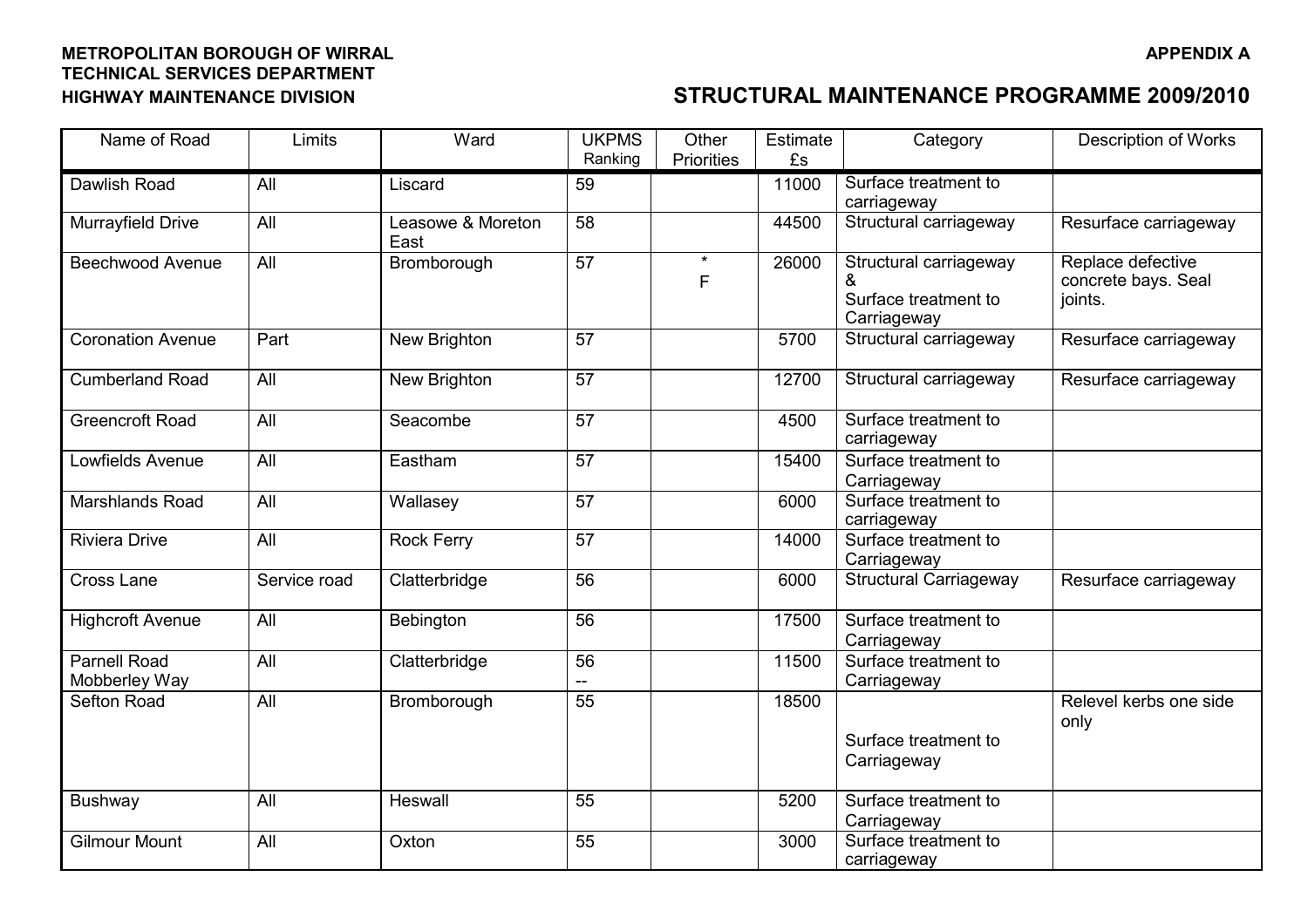| Name of Road                                                        | Limits                                               | Ward                              | <b>UKPMS</b><br>Ranking | Other<br><b>Priorities</b> | Estimate<br>£s | Category                            | <b>Description of Works</b>                                                        |
|---------------------------------------------------------------------|------------------------------------------------------|-----------------------------------|-------------------------|----------------------------|----------------|-------------------------------------|------------------------------------------------------------------------------------|
| <b>Church Crescent</b>                                              | All                                                  | Seacombe                          | 54                      |                            | 11000          | Structural carriageway              | Resurface carriageway                                                              |
| Osborne Road<br>Osborne Avenue<br>Osborne Grove<br>Marlborough Road | All                                                  | New Brighton                      | 54<br>50<br>49          |                            | 14000          | Surface treatment to<br>carriageway |                                                                                    |
| Vernon Avenue                                                       | All                                                  | Seacombe                          | 54                      |                            | 11000          | Surface treatment to<br>carriageway |                                                                                    |
| <b>Proctor Road</b>                                                 | All                                                  | Hoylake & Meols                   | $\overline{53}$         |                            | 9200           | Surface treatment to<br>Carriageway |                                                                                    |
| <b>The Ginnel</b>                                                   | All                                                  | Bromborough                       | 53                      |                            | 10000          | Surface treatment to<br>Carriageway |                                                                                    |
| Lathom Avenue                                                       | All                                                  | Liscard                           | 52                      | $\star$                    | 30000          | Structural footway &<br>carriageway | P/L kerbs<br>Remove flags &<br>construct flexible footway<br>Resurface carriageway |
| <b>Brookhurst Avenue</b>                                            | All                                                  | Clatterbridge                     | 52                      | $\star$<br>F               | 35000          | Surface treatment to<br>Carriageway |                                                                                    |
| Clydesdale Avenue                                                   | All                                                  | Seacombe                          | 52                      | $\star$                    | 1800           | Surface treatment to<br>Carriageway |                                                                                    |
| Sandrock Road                                                       | All                                                  | New Brighton                      | 52                      | $\star$<br>F               | 20000          | Surface treatment to<br>carriageway |                                                                                    |
| <b>Atherton Street</b>                                              | <b>Albion Street</b><br>to End                       | New Brighton                      | 52                      |                            | 30000          | Structural carriageway              | Resurface carriageway                                                              |
| <b>Hood Street</b>                                                  | All                                                  | Seacombe                          | 52                      |                            | 2000           | Surface treatment to<br>carriageway |                                                                                    |
| <b>Lord Street</b>                                                  | <b>Price Street</b><br>to Cleveland<br><b>Street</b> | Birkenhead &<br>Tranmere          | 52                      |                            | 5000           | Surface treatment to<br>carriageway |                                                                                    |
| <b>Meadfoot Road</b>                                                | All                                                  | Moreton West &<br>Saughall Massie | 52                      |                            | 7000           | Surface treatment to<br>Carriageway |                                                                                    |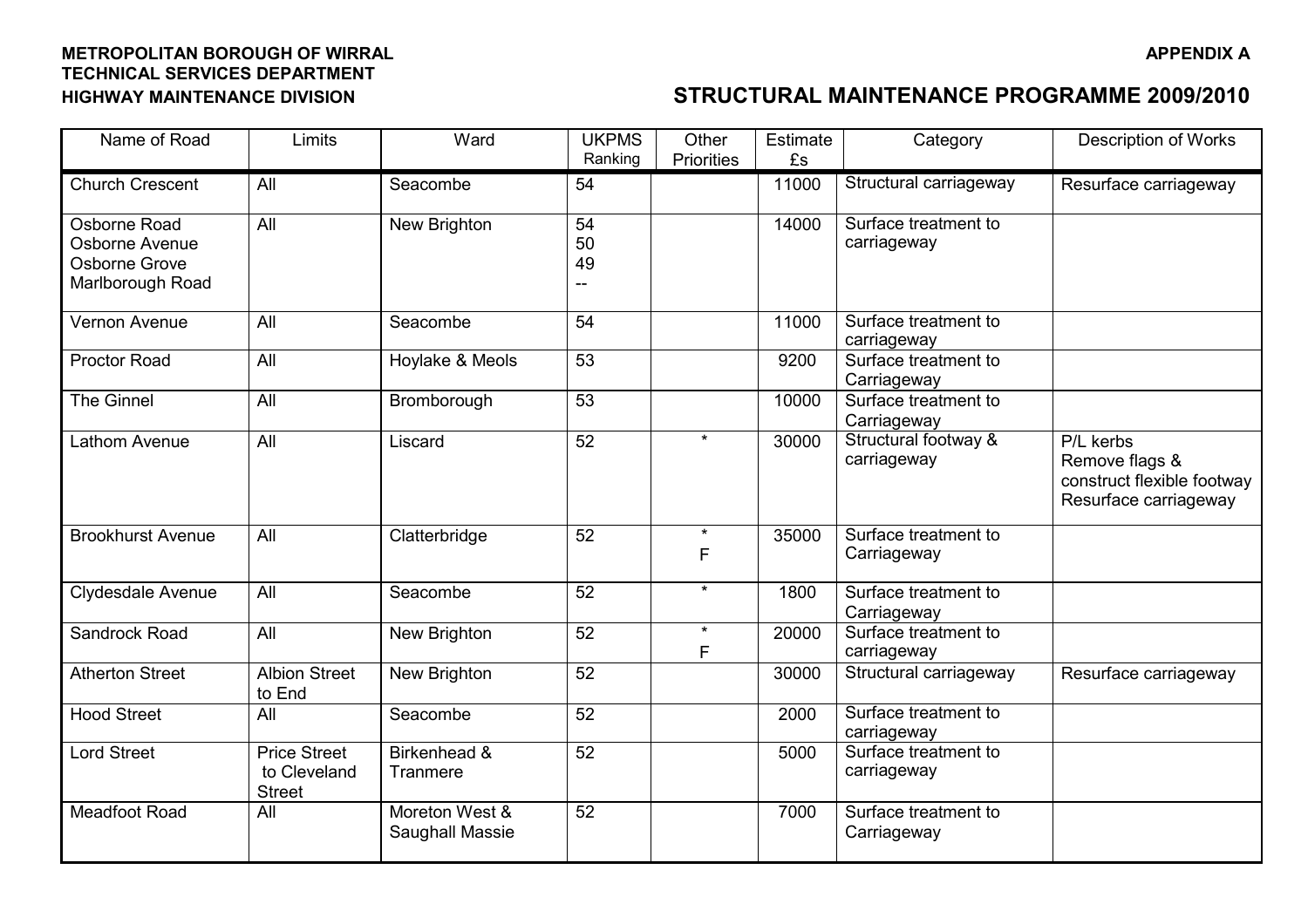| Name of Road                                                                                     | Limits                                      | Ward                      | <b>UKPMS</b><br>Ranking       | Other<br><b>Priorities</b> | Estimate<br>£s | Category                                 | <b>Description of Works</b>                                                                                                                                      |
|--------------------------------------------------------------------------------------------------|---------------------------------------------|---------------------------|-------------------------------|----------------------------|----------------|------------------------------------------|------------------------------------------------------------------------------------------------------------------------------------------------------------------|
| Meadowside                                                                                       | All                                         | Leasowe & Moreton<br>East | 52                            |                            | 22000          | Surface treatment to<br>carriageway      |                                                                                                                                                                  |
| <b>Shelton Road</b><br>Queensway                                                                 | All                                         | Wallasey                  | 52<br>--                      |                            | 13700          | Surface treatment to<br>carriageway      |                                                                                                                                                                  |
| <b>Ashcroft Drive</b><br><b>Hawthorne Drive</b><br><b>Berwyn Drive</b><br><b>Hillfield Drive</b> | All                                         | Heswall                   | $\overline{51}$<br>$-$<br>100 |                            | 31000          | Surface treatment to<br>Carriageway      |                                                                                                                                                                  |
| <b>Eastham Rake</b><br>Phase 2                                                                   | Glenburn<br>Avenue to hse<br>105            | Eastham                   | 51                            | F                          | 56000          | <b>Structural Footway &amp;</b><br>C/way | P/L kerbs. Reconstruct<br>flexible footway (even<br>no. side)<br>Reconstruct vehicle<br>crossings (odd no. side)<br>L/R flags as required to<br>suit new levels. |
| <b>Eastham Rake</b>                                                                              | <b>Archers Green</b><br>to house No.<br>181 | Eastham                   | 51                            |                            | 25000          | Surface treatment to<br>Carriageway      |                                                                                                                                                                  |
| <b>Hertford Drive</b>                                                                            | All                                         | New Brighton              | 49                            |                            | 27000          | Surface treatment to<br>carriageway      |                                                                                                                                                                  |
| Leasoweside                                                                                      | All                                         | Leasowe & Moreton<br>East | 49                            |                            | 9300           | Surface treatment to<br>carriageway      |                                                                                                                                                                  |
| <b>Well Lane</b>                                                                                 | Selected                                    | Heswall                   | 47                            |                            | 51000          | <b>Structural Carriageway</b>            | Resurface carriageway                                                                                                                                            |
| <b>Glenalmond Road</b>                                                                           | All                                         | Seacombe                  | 43                            | F                          | 4800           | Surface treatment to<br>Carriageway      |                                                                                                                                                                  |
| Oldwood Road                                                                                     | <b>Fishers Lane</b><br>to Cheshire<br>Way   | Pensby & Thingwall        | 43                            | F                          | 10000          | Surface treatment to<br>carriageway      |                                                                                                                                                                  |
| <b>Rosemead Avenue</b>                                                                           | Selected                                    | Pensby & Thingwall        | 43                            | F                          | 8000           | Surface treatment to<br>carriageway      |                                                                                                                                                                  |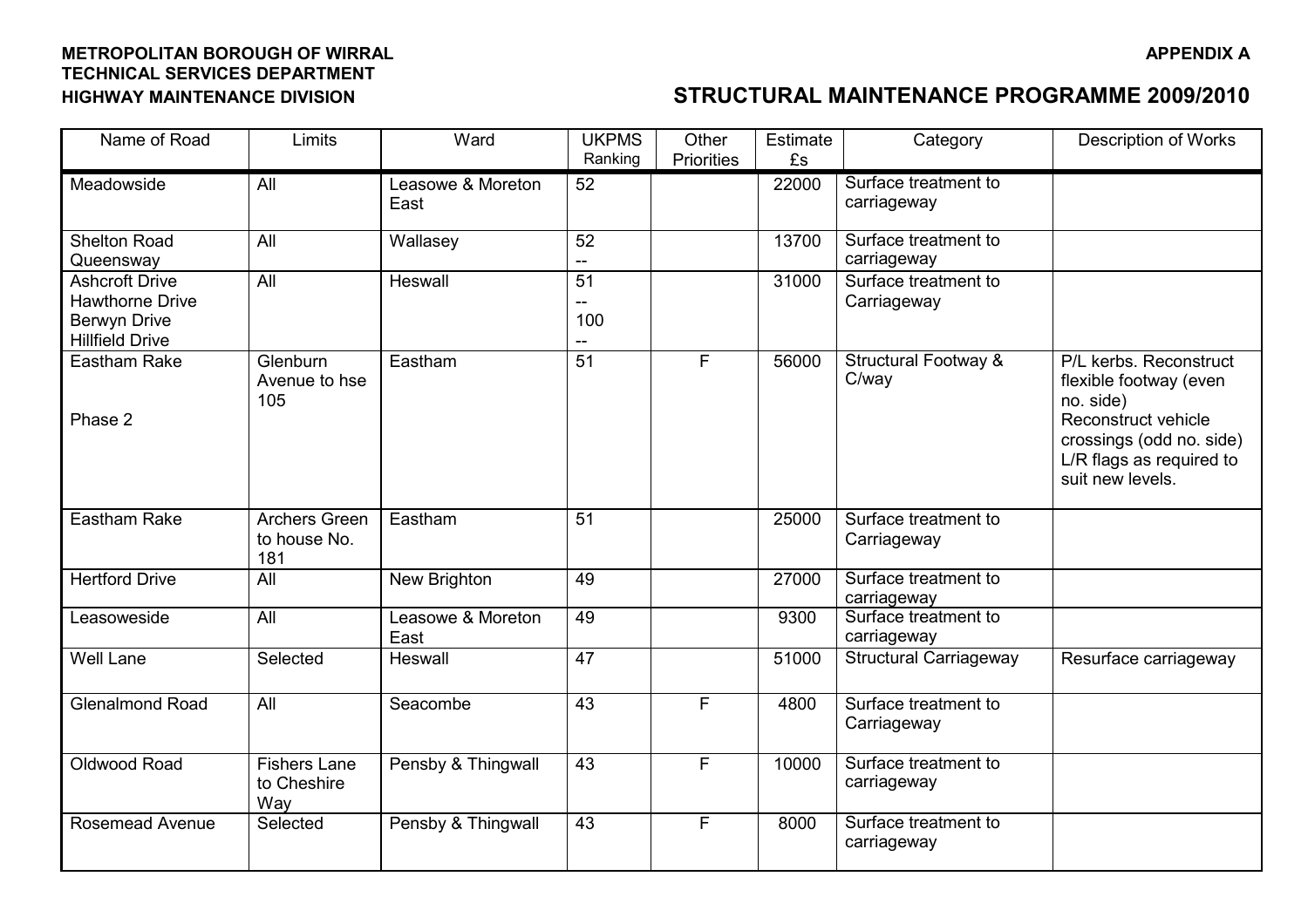| Name of Road                                                             | Limits                                        | Ward                      | <b>UKPMS</b><br>Ranking | Other<br><b>Priorities</b> | Estimate<br>£s | Category                            | <b>Description of Works</b>                                           |
|--------------------------------------------------------------------------|-----------------------------------------------|---------------------------|-------------------------|----------------------------|----------------|-------------------------------------|-----------------------------------------------------------------------|
| Richmond Way                                                             | All                                           | Pensby & Thingwall        | 43                      | F                          | 12500          | Structural footway &<br>carriageway | Remove flags &<br>construct flexible footway<br>Resurface carriageway |
| <b>Eccleston Avenue</b>                                                  | All                                           | Bromborough               | 43                      | $\star$                    | 10500          | Surface treatment to<br>Carriageway |                                                                       |
| <b>Harrow Road</b><br>Loretto Rd<br>Rugby Rd                             | All                                           | Liscard                   | 43<br>43<br>56          | $\star$                    | 12000          | Surface treatment to<br>Carriageway |                                                                       |
| Monk Road<br>Glyn Road<br><b>Barnwell Avenue</b><br><b>Anglesey Road</b> | All                                           | Liscard                   | 43<br>50                | $\star$                    | 13000          | Surface treatment to<br>carriageway |                                                                       |
| Castleway North                                                          | Leasowe Road<br>to Twickenham<br><b>Drive</b> | Leasowe & Moreton<br>East | $\overline{43}$         |                            | 51000          | Structural carriageway              | Resurface carriageway                                                 |
| <b>Taylor Street</b>                                                     | Cleveland<br>Street to<br>George Street       | Birkenhead &<br>Tranmere  | 43                      |                            | 2500           | Surface treatment to<br>carriageway |                                                                       |
| <b>Twickenham Drive</b>                                                  | Selected                                      | Leasowe & Moreton<br>East | 43                      |                            | 15000          | Surface treatment to<br>carriageway |                                                                       |
| <b>Bentfield Gardens</b><br><b>Bentfield Close</b>                       | All                                           | Bebington                 | 43<br>43                |                            | 6000           | Surface treatment to<br>Carriageway |                                                                       |
| <b>Warren Drive</b><br>In conjunction with<br><b>Traffic Scheme</b>      | All                                           | Wallasey                  | 42                      |                            | 40000          | Surface treatment to<br>carriageway |                                                                       |
| Bromborough Road                                                         | Spital Road to<br>Qaurry Road<br>East         | Bromborough               | 42                      | $\star$                    | 25000          | Surface treatment to<br>Carriageway |                                                                       |
| <b>Whitfield Lane</b>                                                    | Pensby Road<br>to hse 90                      | Heswall                   | 23                      | F                          | 35000          | Structural carriageway              | Resurface carriageway                                                 |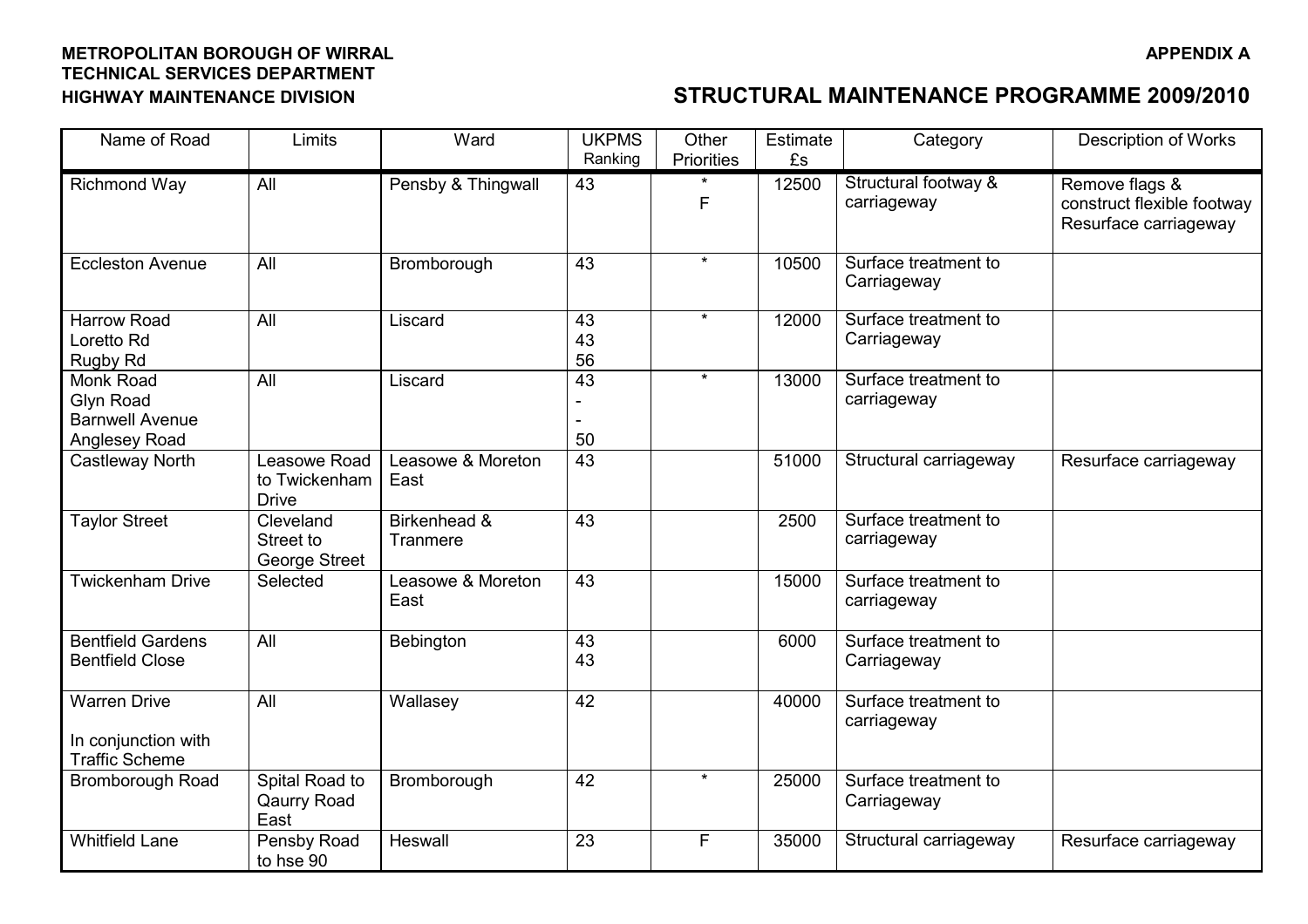| Name of Road                     | Limits                                   | Ward                             | <b>UKPMS</b><br>Ranking  | Other<br><b>Priorities</b> | Estimate<br>£s | Category                            | <b>Description of Works</b>                                                                                                           |
|----------------------------------|------------------------------------------|----------------------------------|--------------------------|----------------------------|----------------|-------------------------------------|---------------------------------------------------------------------------------------------------------------------------------------|
| <b>Croxteth Avenue</b>           | All                                      | Liscard                          | 23                       |                            | 30000          | Structural footway &<br>carriageway | P/L kerbs as required<br>Remove flags &<br>construct flexible<br>footway.<br>Reconstruct flexible<br>footway<br>Resurface carriageway |
| <b>Churchwood Close</b>          | All                                      | Bromborough                      | 23                       | $\star$                    | 2700           | Surface treatment to<br>Carriageway |                                                                                                                                       |
| Maldwyn Road                     | All                                      | Liscard                          | 23                       | $\star$                    | 6300           | Surface treatment to<br>carriageway |                                                                                                                                       |
| Mersey Lane South                | All                                      | <b>Rock Ferry</b>                | 23                       | $\star$                    | 15000          | Surface treatment to<br>carriageway |                                                                                                                                       |
| Chester High Road                | Round a bout<br>@ Barnston<br>Road       | Heswall                          | $\overline{a}$           | $\star$                    | 58000          | <b>Structural Carriageway</b>       | Resurface carriageway                                                                                                                 |
| Mount Road                       | Drayton<br><b>Motors</b><br>Round a bout | Clatterbridge                    | $\overline{\phantom{a}}$ | $\star$                    | 52000          | <b>Structural Carriageway</b>       | Resurface carriageway                                                                                                                 |
| <b>Barnston Road</b>             | Round a bout<br>at Arrowe Park<br>Road   | Pensby & Thingwall               | $\overline{\phantom{m}}$ | $\star$                    | 65000          | <b>Structural Carriageway</b>       | Resurface carriageway                                                                                                                 |
| Downham Road                     | All                                      | Birkenhead &<br>Tranmere         |                          | To<br>complete<br>scheme   | 70000          | <b>Structural Carriageway</b>       | Resurface carriageway                                                                                                                 |
| <b>Wakefield Drive</b>           | Leasowe Rd<br>to<br>Blackheath Dr.       | Leasowe &<br><b>Moreton East</b> |                          | To<br>Complete<br>Scheme   | 40000          | <b>Structural Carriageway</b>       | Resurface carriageway                                                                                                                 |
| <b>Well Lane</b>                 | Selected                                 | <b>Rock Ferry</b>                |                          | To<br>complete<br>scheme   | 50000          | <b>Structural Carriageway</b>       | Resurface carriageway                                                                                                                 |
| <b>Dalmorton Road</b><br>Phase 3 | Selected                                 | New Brighton                     |                          | To<br>complete<br>scheme   | 60000          | <b>Structural Footway</b>           | P/L kerbs.<br>Remove flags &<br><b>Construct Flexible Verge</b><br>L/R flags                                                          |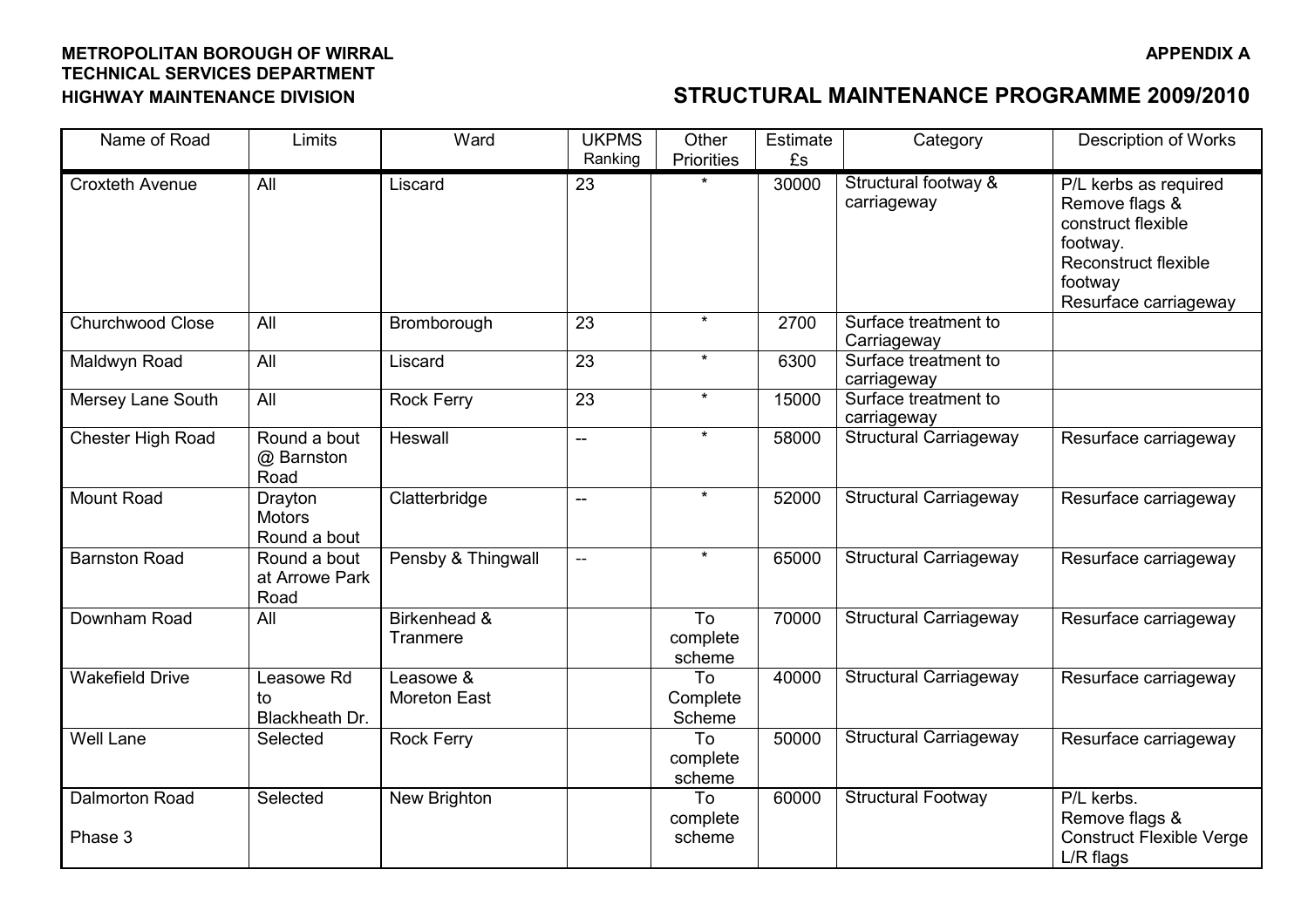| Name of Road           | Limits                                        | Ward                          | <b>UKPMS</b><br>Ranking | Other<br><b>Priorities</b>            | Estimate<br>£s | Category                                       | <b>Description of Works</b>                                                                         |
|------------------------|-----------------------------------------------|-------------------------------|-------------------------|---------------------------------------|----------------|------------------------------------------------|-----------------------------------------------------------------------------------------------------|
| Ambleside              | All                                           | Pensby & Thingwall            |                         | To<br>Complete<br>scheme              | 19000          | <b>Structural Carriageway</b>                  | Resurface carriageway                                                                               |
| Lancaster Avenue       | All                                           | Liscard                       |                         | To<br>Complete<br>scheme              | 8000           | <b>Structural Carriageway</b>                  | Resurface carriageway                                                                               |
| <b>Park Street</b>     | Cleveland<br>Street to<br><b>Price Street</b> | Birkenhead &<br>Tranmere      |                         | To<br>Complete<br>scheme              | 18000          | <b>Structural Carriageway</b>                  | Resurface carriageway                                                                               |
| <b>Colemere Drive</b>  | Part                                          | Pensby & Thingwall            |                         | $\overline{10}$<br>Complete<br>scheme | 35000          | <b>Structural Footway &amp;</b><br>Carriageway | P/L kerbs.<br>Remove flags &<br>Construct flexible<br>footway<br>L/R flags<br>Resurface carriageway |
| <b>Sumner Road</b>     | St James<br>Road to<br>Lansdowne<br>Road      | <b>Bidston &amp; St James</b> |                         | F                                     | 42000          | Structural footway                             | P/L kerbs<br>Reconstruct flexible<br>verge<br>Adjust flags as required<br>to suit new levels        |
| <b>Willoughby Road</b> | All                                           | Liscard                       |                         | F                                     | 9000           | Surface treatment to<br>carriageway            |                                                                                                     |
| <b>Farlow Road</b>     | All                                           | <b>Rock Ferry</b>             |                         | Continuation<br>of works on<br>estate | 45000          | <b>Structural Footway</b>                      | P/L kerbs as required.<br>Remove flags &<br>Construct flexible<br>footway                           |
| <b>Holmlands Drive</b> | Selected                                      | Oxton                         |                         | Continuation<br>of works              | 50000          | Structural footway                             | P/L kerbs as required<br>Remove flags &<br>construct flexible footway                               |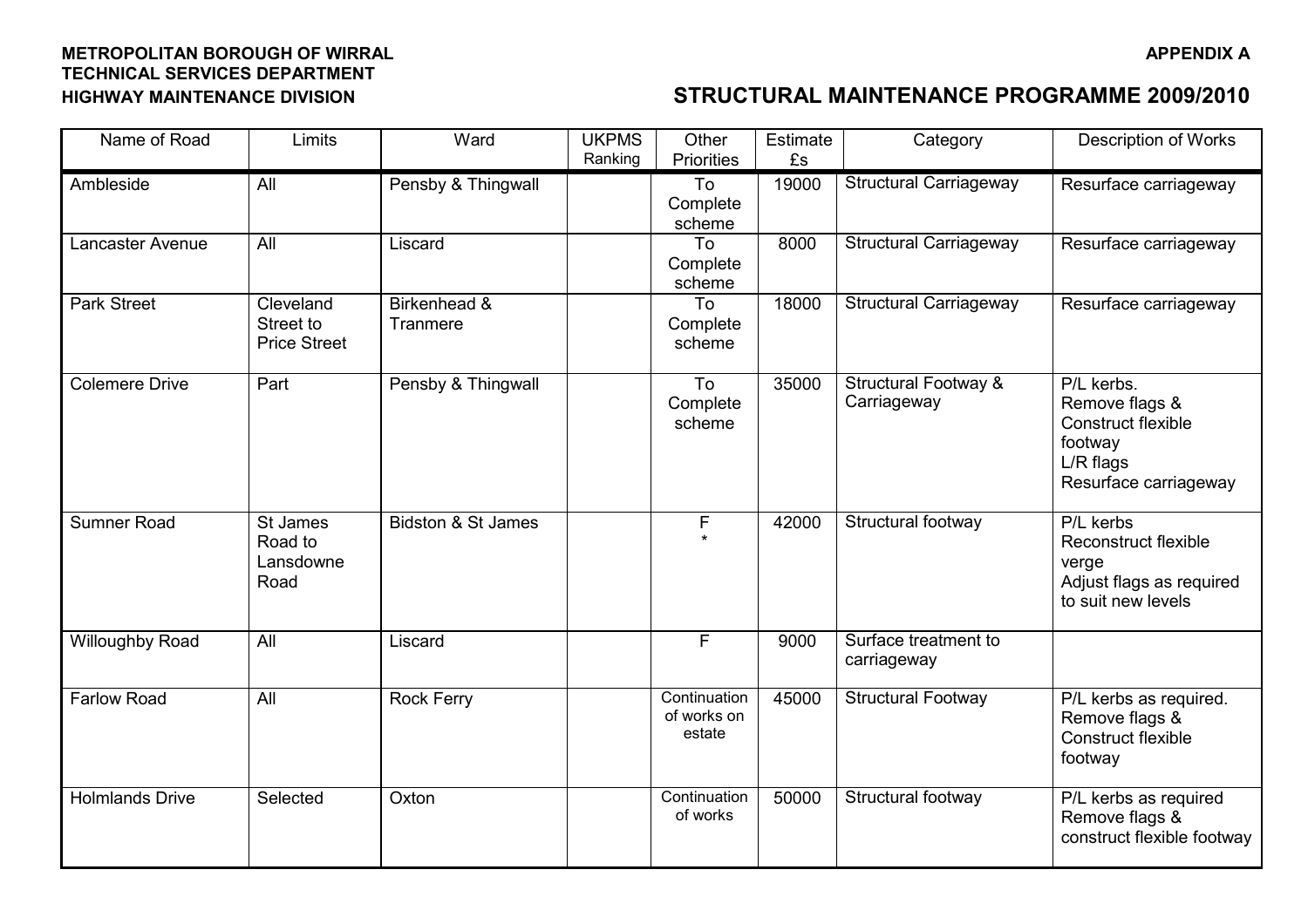| Name of Road                                                      | Limits                              | Ward                       | <b>UKPMS</b><br>Ranking | Other<br><b>Priorities</b> | Estimate<br>£s | Category                  | <b>Description of Works</b>                                                        |
|-------------------------------------------------------------------|-------------------------------------|----------------------------|-------------------------|----------------------------|----------------|---------------------------|------------------------------------------------------------------------------------|
| <b>Border Road</b><br>Phase 1                                     | <b>Barnston Road</b><br>to Tudorway | Heswall                    |                         |                            | 45000          | Structural footway        | Re level kerbs &<br>reinstate grass verge.<br>Reconstruct flexible<br>footway      |
| <b>Crosfield Road</b>                                             | All                                 | Seacombe                   |                         | $\star$                    | 13000          | Structural carriageway    | Resurface carriageway                                                              |
| <b>Backford Road</b><br>Penrhyd Avenue<br><b>Townshend Avenue</b> | All<br>All<br>All adopted           | Greasby, Frankby &<br>Irby |                         | $\star$                    | 60000          | Structural footway        | Reconstruct flexible<br>footway                                                    |
| <b>Broseley Avenue</b>                                            | All                                 | Bromborough                |                         | $\star$                    | 22000          | <b>Structural Footway</b> | P/L kerbs.<br>Remove flags &<br><b>Construct Flexible Verge</b><br>L/R flags       |
| <b>Church Crescent</b>                                            | O/s Church                          | Seacombe                   |                         | $\star$                    | 12500          | Structural footway        | P/L kerbs<br>Re construct flexible<br>footway                                      |
| <b>Coral Ridge</b>                                                | All                                 | Bidston & St James         |                         | $\star$                    | 4000           | <b>Structural Footway</b> | Reconstruct flexible<br>footway                                                    |
| <b>Eltham Green</b><br><b>Eltham Close</b>                        | All                                 | Upton                      |                         | $\star$                    | 57000          | <b>Structural Footway</b> | $\overline{P/L}$ kerbs as required<br>Remove flags &<br>construct flexible footway |
| <b>Fairway Crescent</b>                                           | All                                 | Bromborough                |                         | $\star$                    | 34000          | <b>Structural Footway</b> | P/L kerbs as required.<br>Remove flags &<br>Construct flexible<br>footway          |
| Fox Hey Road                                                      | All                                 | Liscard                    |                         | $\star$                    | 47000          | <b>Structural Footway</b> | P/L kerbs<br>Remove grass verges &<br>flags & Construct flexible<br>footway        |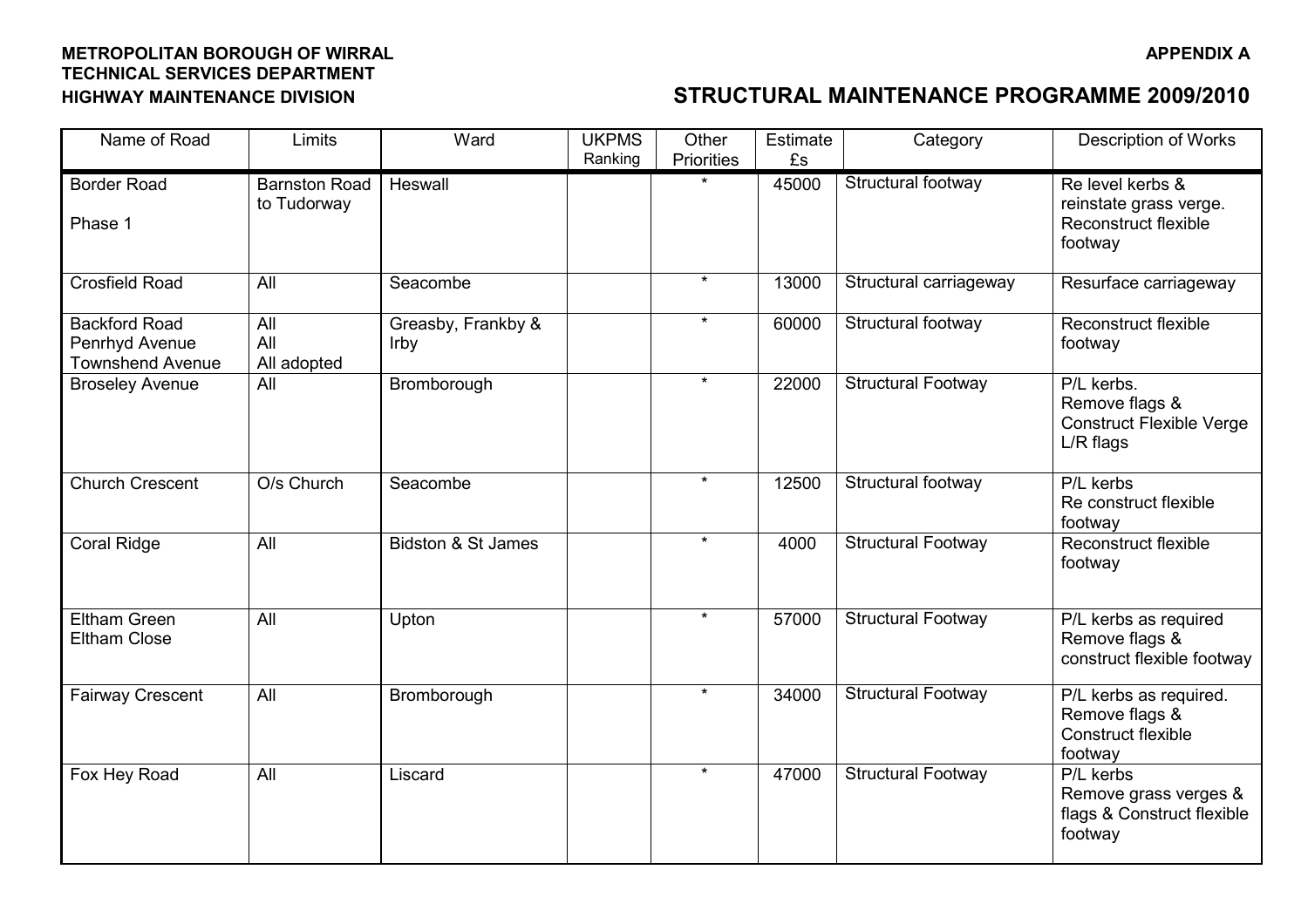| Name of Road                                      | Limits                                                        | Ward                     | <b>UKPMS</b><br>Ranking | Other<br>Priorities | Estimate<br>£s | Category                                                         | <b>Description of Works</b>                                                |
|---------------------------------------------------|---------------------------------------------------------------|--------------------------|-------------------------|---------------------|----------------|------------------------------------------------------------------|----------------------------------------------------------------------------|
| <b>Liscard Road</b>                               | <b>Martins Lane</b><br>to Serpentine<br>Road<br>(1 side only) | Liscard                  |                         |                     | 55000          | <b>Structural Footway</b>                                        | P/L & L/R kerbs<br>Remove flags &<br>Construct flexible verge<br>L/R flags |
| <b>Lord Street</b>                                | <b>Price Street</b><br>to Cleveland<br><b>Street</b>          | Birkenhead &<br>Tranmere |                         | $\star$             | 5000           | Structural footway                                               | Reconstruct flexible<br>footway                                            |
| <b>Lowood Drive</b><br><b>Woodlands Drive</b>     | All                                                           | Pensby & Thingwall       |                         | $\star$             | 42000          | Structural footway                                               | Reconstruct flexible<br>footway                                            |
| Magazine Lane                                     | Seabank Road<br>to Melling<br>Avenue                          | New Brighton             | 43                      | $\star$<br>F        | 31000          | <b>Structural Footway</b><br>Surface treatment to<br>carriageway | P/L & L/R kerbs<br>Remove flags &<br>Construct flexible verge<br>L/R flags |
| <b>Mainwaring Road</b>                            | All                                                           | Bromborough              |                         | $\star$             | 20000          | Structural footway                                               | Remove flags &<br>construct flexible footway                               |
| <b>Newall Road</b>                                | All                                                           | Liscard                  |                         | $\star$<br>F        | 20300          | <b>Structural Footway</b><br>Surface treatment to<br>carriageway | P/L kerbs<br>Reconstruct flexible<br>footway                               |
| Sherry Lane<br>Druids Way<br><b>Cheshire Acre</b> | All                                                           | Upton                    |                         | $\star$             | 73000          | <b>Structural Footway</b>                                        | P/L kerbs as required<br>Remove flags &<br>construct flexible footway      |
| <b>Slatey Road</b>                                | O/s Art Gallery                                               | Oxton                    |                         | $\star$             | 16500          | Structural footway                                               | P/L kerbs<br>Remove flags &<br>construct flexible footway                  |
| <b>Torrington Gardens</b>                         | Selected                                                      | Pensby & Thingwall       |                         | $\star$             | 15000          | Structural footway                                               | Remove flags &<br>construct flexible footway                               |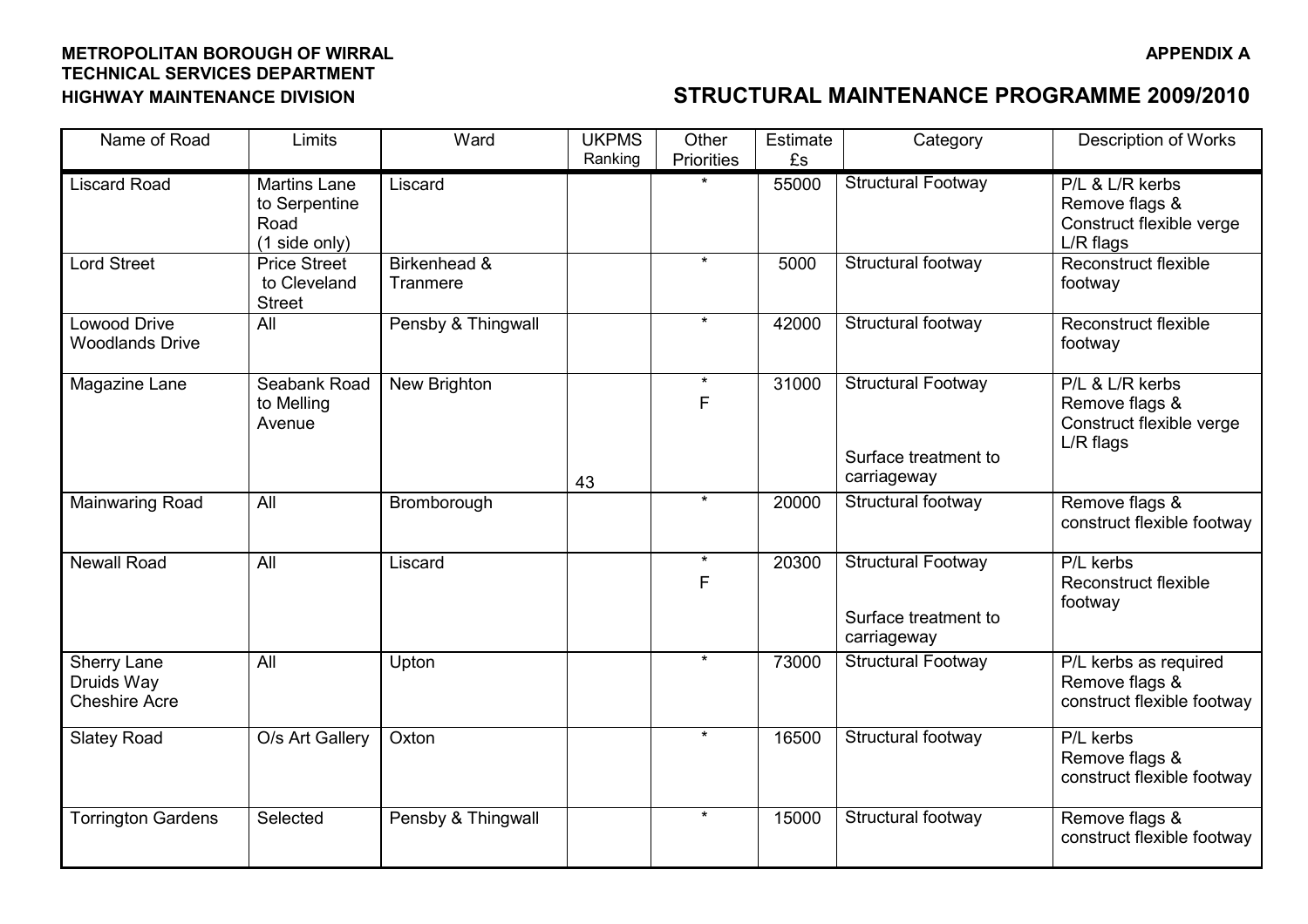| Name of Road                  | Limits                                                      | Ward                              | <b>UKPMS</b><br>Ranking | Other<br><b>Priorities</b> | Estimate<br>£s | Category                            | <b>Description of Works</b>                                                        |
|-------------------------------|-------------------------------------------------------------|-----------------------------------|-------------------------|----------------------------|----------------|-------------------------------------|------------------------------------------------------------------------------------|
| <b>Westbourne Road</b>        | <b>All</b>                                                  | Liscard                           |                         |                            | 42500          | <b>Structural Footway</b>           | P/L kerbs<br>Remove grass verges &<br>flags & Construct flexible<br>footway        |
| <b>Woodchurch Road</b>        | Elm Road<br>North to<br>Osmaston<br>Road<br>(one side only) | Prenton                           |                         | $\star$                    | 31000          | <b>Structural Footway</b>           | Remove flags &<br>construct flexible footway                                       |
| <b>Grassmere Drive</b>        | All                                                         | Liscard                           | 43                      | $\star$                    | 39000          | Structural footway &<br>carriageway | P/L kerbs<br>Remove flags &<br>construct flexible footway<br>Resurface carriageway |
| <b>Guildford Street</b>       | All                                                         | Seacombe                          |                         | $\star$                    | 50000          | Structural footway &<br>carriageway | P/L kerbs<br>Remove flags &<br>construct flexible footway<br>Resurface carriageway |
| <b>Bennetts Hill</b>          | All                                                         | Oxton                             |                         | $\star$                    | 5500           | Surface treatment to<br>Carriageway |                                                                                    |
| <b>Bentley Road</b>           | All                                                         | Oxton                             |                         | $\star$                    | 3300           | Surface treatment to<br>Carriageway |                                                                                    |
| <b>Berrylands Close</b>       | All                                                         | Moreton West &<br>Saughall Massie |                         | $\star$                    | 4700           | Surface treatment to<br>Carriageway |                                                                                    |
| Berrylands Road               | All                                                         | Moreton West &<br>Saughall Massie |                         | $\star$                    | 19000          | Surface treatment to<br>carriageway |                                                                                    |
| <b>Bramble Way</b>            | All                                                         | Moreton West &<br>Saughall Massie |                         | $\star$                    | 1300           | Surface treatment to<br>Carriageway |                                                                                    |
| Farndon Way<br>Mere Farm Road | All (not loop)<br>Part                                      | Oxton                             |                         | $\star$                    | 15000          | Surface treatment to<br>carriageway |                                                                                    |
| <b>Felicity Grove</b>         | All                                                         | Moreton West &<br>Saughall Massie |                         | $\star$                    | 2200           | Surface treatment to<br>Carriageway |                                                                                    |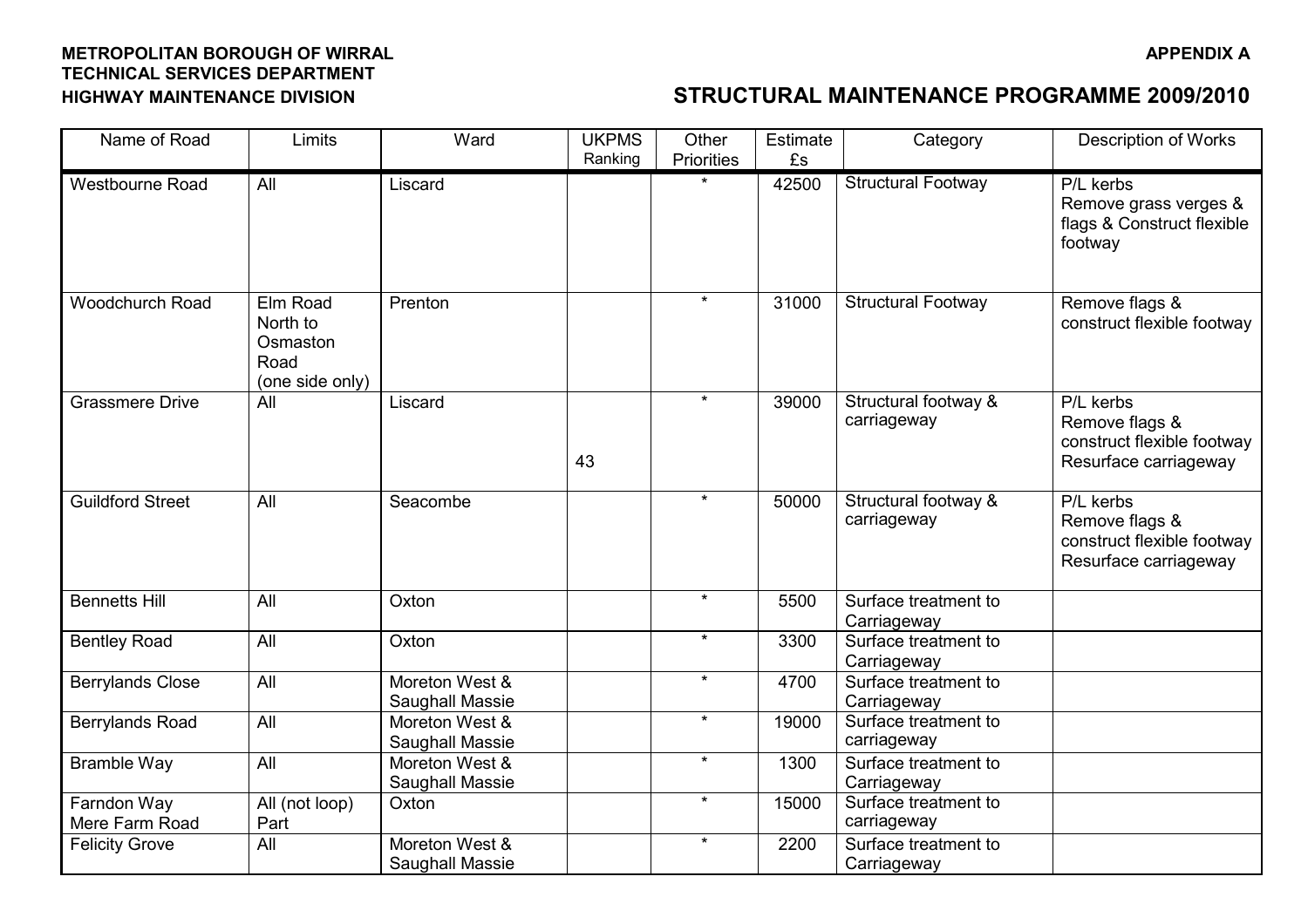| Name of Road              | Limits                               | Ward                              | <b>UKPMS</b> | Other      | Estimate | Category                            | Description of Works |
|---------------------------|--------------------------------------|-----------------------------------|--------------|------------|----------|-------------------------------------|----------------------|
|                           |                                      |                                   | Ranking      | Priorities | £s       |                                     |                      |
| <b>Harvest Lane</b>       | All                                  | Moreton West &<br>Saughall Massie |              |            | 14000    | Surface treatment to<br>carriageway |                      |
| <b>Heathmoor Road</b>     | All                                  | Moreton West &<br>Saughall Massie |              | $\star$    | 2700     | Surface treatment to<br>Carriageway |                      |
| Lansdowne Place           | Selected                             | Bidston & St James                |              | $\star$    | 2500     | Surface treatment to<br>carriageway |                      |
| <b>Priory Close</b>       | All                                  | Clatterbridge                     |              | $\star$    | 9000     | Surface treatment to<br>carriageway |                      |
| Shrewsbury Road           | Slatey Road to<br><b>Gerald Road</b> | Oxton                             |              | $\star$    | 20000    | Surface treatment to<br>carriageway |                      |
| St Johns Close            | All                                  | Hoylake & Meols                   |              | $\star$    | 2000     | Surface treatment to<br>carriageway |                      |
| Acacia Grove              | All                                  | West Kirby &<br>Thurstaston       |              | $\star$    | 1200     | Surface treatment to<br>footways    |                      |
| Ailsa Road                | All                                  | Liscard                           |              | $\star$    | 1000     | Surface treatment to<br>footways    |                      |
| <b>Allangate Close</b>    | All                                  | Greasby, Frankby<br>& Irby        |              | $\star$    | 2000     | Surface treatment to<br>footways    |                      |
| <b>Ashdale Park</b>       | All                                  | Greasby, Frankby<br>& Irby        |              | $\star$    | 1500     | Surface treatment to<br>footways    |                      |
| Ashlea Road               | All                                  | Pensby & Thingwall                |              | $\star$    | 4200     | Surface treatment to<br>footways    |                      |
| <b>Ashmore Close</b>      | $\overline{All}$                     | West Kirby &<br>Thurstaston       |              | $\star$    | 300      | Surface treatment to<br>footways    |                      |
| <b>Ashville Road</b>      | Park side only                       | Claughton                         |              | $\star$    | 3000     | Surface treatment to<br>footways    |                      |
| <b>Barker Lane</b>        | All                                  | Greasby, Frankby<br>& Irby        |              | $\star$    | 2500     | Surface treatment to<br>footways    |                      |
| <b>Beaconsfield Close</b> | $\overline{All}$                     | <b>Rock Ferry</b>                 |              | $\star$    | 1100     | Surface treatment to<br>footways    |                      |
| <b>Ben Nevis Road</b>     | All                                  | Prenton                           |              | $\star$    | 5400     | Surface treatment to<br>footways    |                      |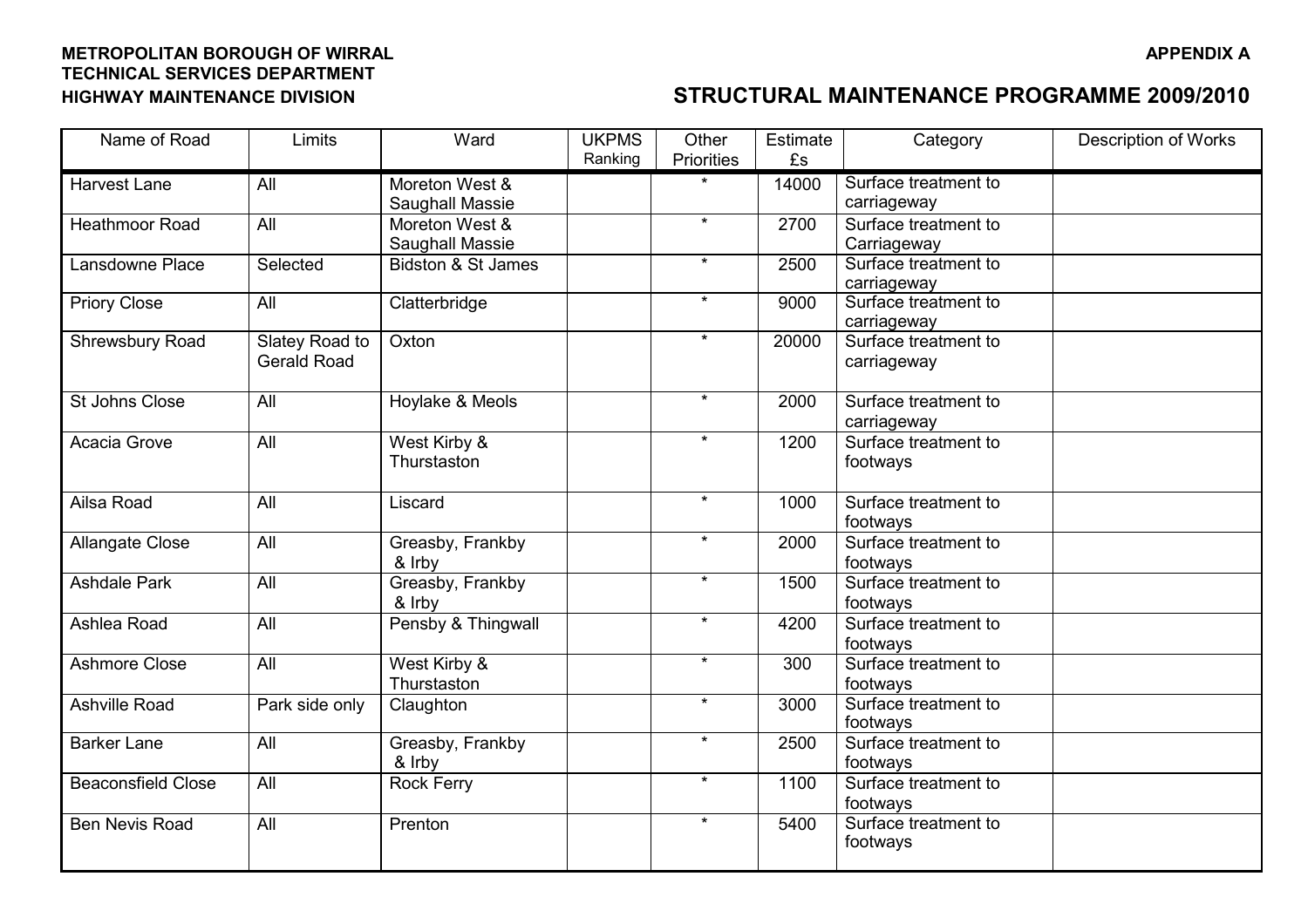| Name of Road               | Limits                    | Ward                        | <b>UKPMS</b> | Other      | Estimate | Category                         | <b>Description of Works</b> |
|----------------------------|---------------------------|-----------------------------|--------------|------------|----------|----------------------------------|-----------------------------|
|                            |                           |                             | Ranking      | Priorities | £s       |                                  |                             |
| <b>Bertha Gardens</b>      | All                       | Bidston & St James          |              |            | 150      | Surface treatment to             |                             |
|                            |                           |                             |              |            |          | footways                         |                             |
| <b>Bertha Street</b>       | All                       | Bidston & St James          |              | $\star$    | 2000     | Surface treatment to             |                             |
|                            |                           |                             |              |            |          | footways                         |                             |
| <b>Bertram Drive North</b> | Frankby Road<br>to hse 21 | Hoylake & Meols             |              | $\star$    | 1100     | Surface treatment to<br>footways |                             |
| <b>Birkenhead Road</b>     | Selected                  | Hoylake & Meols             |              | $\star$    | 5000     | Surface treatment to<br>footways |                             |
| <b>Blair Park</b>          | All                       | Clatterbridge               |              | $\star$    | 500      | Surface treatment to<br>footways |                             |
| <b>Boathouse Lane</b>      | All adopted               | Heswall                     |              | $\star$    | 1250     | Surface treatment to<br>footways |                             |
| Borough Road East          | <b>All</b>                | Seacombe                    |              | $\star$    | 3000     | Surface treatment to<br>footways |                             |
| Borough Way                | All                       | Seacombe                    |              | $\star$    | 300      | Surface treatment to<br>footways |                             |
| <b>Brook Close</b>         | All                       | Liscard                     |              | $\star$    | 1000     | Surface treatment to<br>footways |                             |
| <b>Brook Terrace</b>       | All                       | West Kirby &<br>Thurstaston |              | $\star$    | 250      | Surface treatment to<br>footways |                             |
| Brougham Avenue            | All                       | <b>Rock Ferry</b>           |              | $\star$    | 2300     | Surface treatment to<br>footways |                             |
| Cavendish Road             | Part -                    | Claughton                   |              | $\star$    | 2000     | Surface treatment to<br>footways |                             |
| Christophers Cl.           | All                       | Pensby & Thingwall          |              | $\star$    | 500      | Surface treatment to<br>footways |                             |
| Churchmeadow Cl.           | All                       | Seacombe                    |              | $\star$    | 350      | Surface treatment to<br>footways |                             |
| <b>Collin Road</b>         | All                       | Bidston & St James          |              | $\star$    | 3500     | Surface treatment to<br>footways |                             |
| Cottage Street             | All                       | Bidston & St James          |              | $\star$    | 1000     | Surface treatment to<br>footways |                             |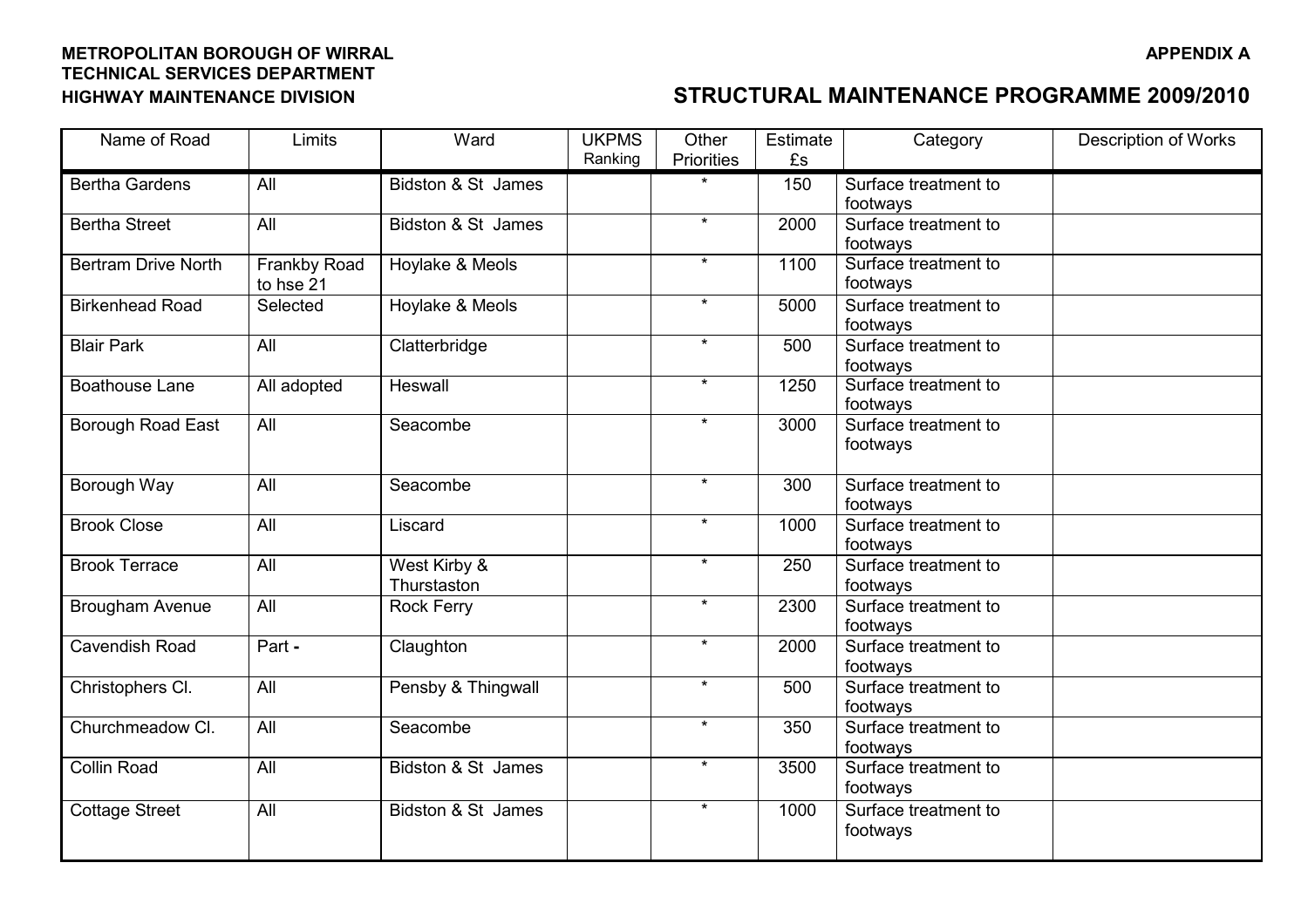| Name of Road           | Limits    | Ward                       | <b>UKPMS</b> | Other             | Estimate | Category                         | Description of Works |
|------------------------|-----------|----------------------------|--------------|-------------------|----------|----------------------------------|----------------------|
|                        |           |                            | Ranking      | <b>Priorities</b> | £s       |                                  |                      |
| Crossways              | All       | Bidston & St James         |              |                   | 1000     | Surface treatment to             |                      |
|                        |           |                            |              |                   |          | footways                         |                      |
| <b>Curwell Close</b>   | All       | Clatterbridge              |              | $\star$           | 500      | Surface treatment to             |                      |
|                        |           |                            |              |                   |          | footways                         |                      |
| Cypress Croft          | All       | Clatterbridge              |              | $\star$           | 1500     | Surface treatment to<br>footways |                      |
| <b>Delavor Close</b>   | All       | Heswall                    |              | $\star$           | 500      | Surface treatment to             |                      |
|                        |           |                            |              |                   |          | footways                         |                      |
| <b>Duke Street</b>     | O/s shops | Bidston & St James         |              | $\star$           | 1000     | Surface treatment to             |                      |
|                        |           |                            |              | $\star$           |          | footways                         |                      |
| <b>Eastcott Close</b>  | All       | Greasby, Frankby<br>& Irby |              |                   | 360      | Surface treatment to<br>footways |                      |
| <b>Eastleigh Drive</b> | All       | Greasby, Frankby           |              | $\star$           | 1200     | Surface treatment to             |                      |
|                        |           | & Irby                     |              |                   |          | footways                         |                      |
| <b>Edgewood Road</b>   | All       | Hoylake & Meols            |              | $\star$           | 1500     | Surface treatment to             |                      |
|                        |           |                            |              |                   |          | footways                         |                      |
| Elm Drive              | All       | Greasby, Frankby           |              | $\star$           | 1100     | Surface treatment to             |                      |
|                        |           | & Irby                     |              |                   |          | footways                         |                      |
| Fender Way             | All       | Pensby & Thingwall         |              | $\star$           | 2200     | Surface treatment to             |                      |
|                        |           |                            |              |                   |          | footways                         |                      |
| <b>Field Road</b>      | All       | New Brighton               |              | $\star$           | 3150     | Surface treatment to             |                      |
|                        |           |                            |              |                   |          | footways                         |                      |
| Forwood Road           | All       | Bromborough                |              | $\star$           | 4000     | Surface treatment to             |                      |
|                        |           |                            |              |                   |          | footways                         |                      |
| Frankby Close          | All       | Greasby, Frankby           |              | $\star$           | 3000     | Surface treatment to             |                      |
|                        |           | & Irby                     |              | $\star$           |          | footways                         |                      |
| <b>Frost Drive</b>     | All       | Greasby, Frankby           |              |                   | 2300     | Surface treatment to             |                      |
| <b>Grafton Road</b>    | All       | & Irby<br>New Brighton     |              | $\star$           | 750      | footways<br>Surface treatment to |                      |
|                        |           |                            |              |                   |          | footways                         |                      |
| <b>Grassmoor Close</b> | All       | Bromborough                |              | $\star$           | 1200     | Surface treatment to             |                      |
|                        |           |                            |              |                   |          | footways                         |                      |
| <b>Greenbank Drive</b> | All       | Pensby & Thingwall         |              | $\star$           | 5300     | Surface treatment to             |                      |
|                        |           |                            |              |                   |          | footways                         |                      |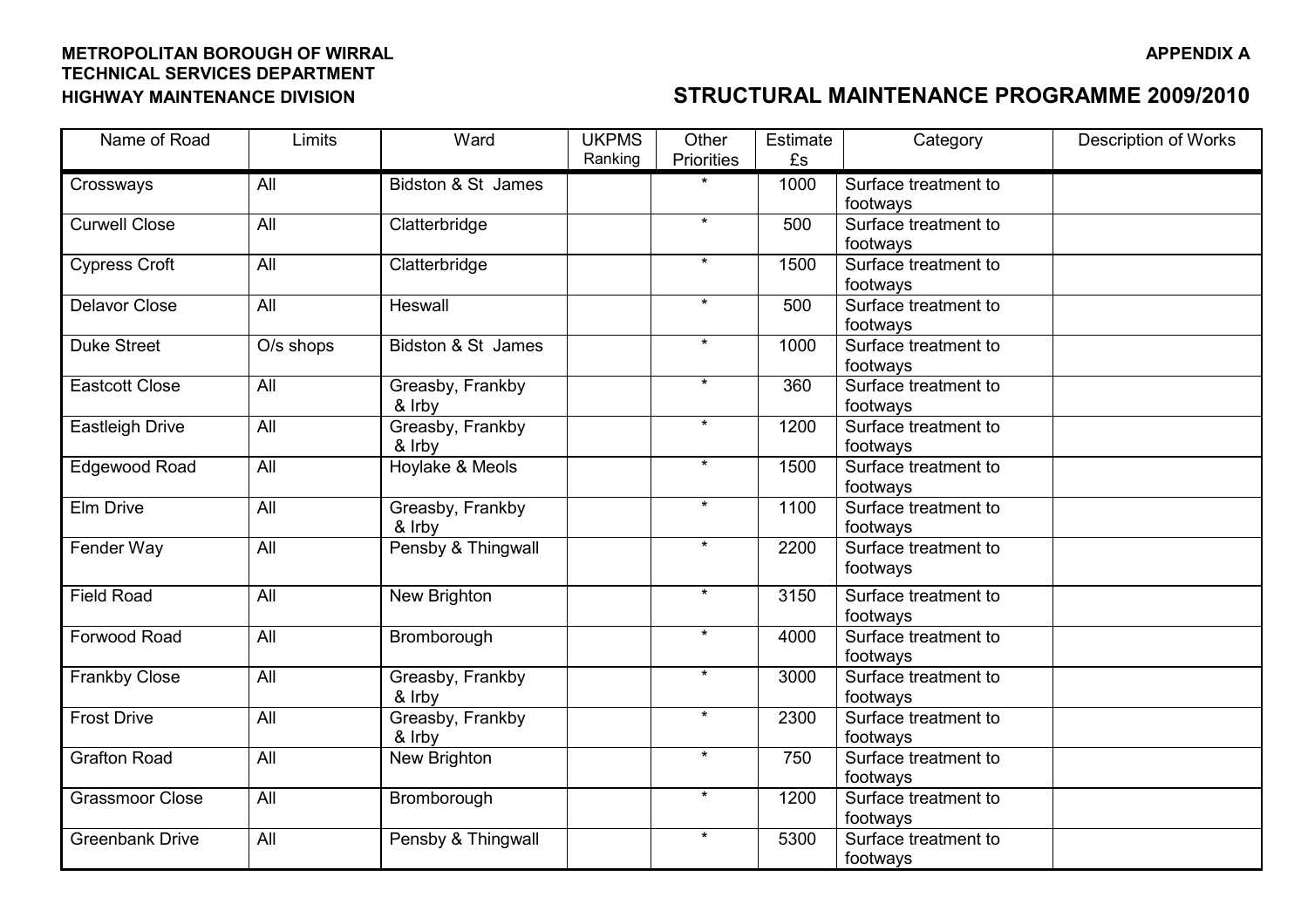| Name of Road           | Limits   | Ward               | <b>UKPMS</b> | Other                  | Estimate | Category             | <b>Description of Works</b> |
|------------------------|----------|--------------------|--------------|------------------------|----------|----------------------|-----------------------------|
|                        |          |                    | Ranking      | Priorities             | £s       |                      |                             |
| Grosvenor Road         | All      | Claughton          |              |                        | 8000     | Surface treatment to |                             |
|                        |          |                    |              |                        |          | footways             |                             |
| <b>Gulls Way</b>       | All      | Heswall            |              | $\star$                | 7000     | Surface treatment to |                             |
|                        |          |                    |              |                        |          | footways             |                             |
| <b>Harcourt Avenue</b> | All      | Seacombe           |              | $\star$                | 1200     | Surface treatment to |                             |
|                        |          |                    |              |                        |          | footways             |                             |
| Harrowby Road          | All      | Seacombe           |              | $\star$                | 900      | Surface treatment to |                             |
|                        |          |                    |              |                        |          | footways             |                             |
| Hawks Way              | All      | Heswall            |              | $\star$                | 500      | Surface treatment to |                             |
|                        |          |                    |              |                        |          | footways             |                             |
| <b>Hillview Road</b>   | All      | Greasby, Frankby   |              | $\star$                | 4500     | Surface treatment to |                             |
|                        |          | & Irby             |              |                        |          | footways             |                             |
| Hoblyn Road            | All      | Bidston & St James |              | $\star$                | 3000     | Surface treatment to |                             |
|                        |          |                    |              |                        |          | footways             |                             |
| <b>Irvine Road</b>     | All      | Prenton            |              | $\star$                | 3000     | Surface treatment to |                             |
|                        |          |                    |              |                        |          | footways             |                             |
| <b>Kingsley Close</b>  | All      | Pensby & Thingwall |              | $\star$                | 850      | Surface treatment to |                             |
|                        |          |                    |              | F<br>$\overline{\ast}$ |          | footways             |                             |
| <b>Kinloss Road</b>    | All      | Greasby, Frankby   |              |                        | 1800     | Surface treatment to |                             |
|                        |          | & Irby             |              | $\star$                |          | footways             |                             |
| <b>Kylemore Close</b>  | All      | Pensby & Thingwall |              |                        | 1300     | Surface treatment to |                             |
|                        |          |                    |              | $\star$                |          | footways             |                             |
| <b>Kylemore Drive</b>  | Selected | Pensby & Thingwall |              |                        | 5000     | Surface treatment to |                             |
|                        |          |                    |              | $\star$                |          | footways             |                             |
| Laburnum Road          | All      | New Brighton       |              |                        | 1000     | Surface treatment to |                             |
|                        |          |                    |              | $\star$                |          | footways             |                             |
| <b>Laird Street</b>    | Selected | Bidston & St James |              |                        | 2500     | Surface treatment to |                             |
|                        |          |                    |              | $\star$                |          | footways             |                             |
| <b>Laurelhurst Ave</b> | All      | Pensby & Thingwall |              |                        | 2000     | Surface treatment to |                             |
|                        |          |                    |              | $\star$                |          | footways             |                             |
| Leach Way              | All      | Greasby, Frankby   |              |                        | 700      | Surface treatment to |                             |
|                        |          | & Irby             |              | $\star$                |          | footways             |                             |
| Leander Road           | All      | Liscard            |              |                        | 2000     | Surface treatment to |                             |
|                        |          |                    |              |                        |          | footways             |                             |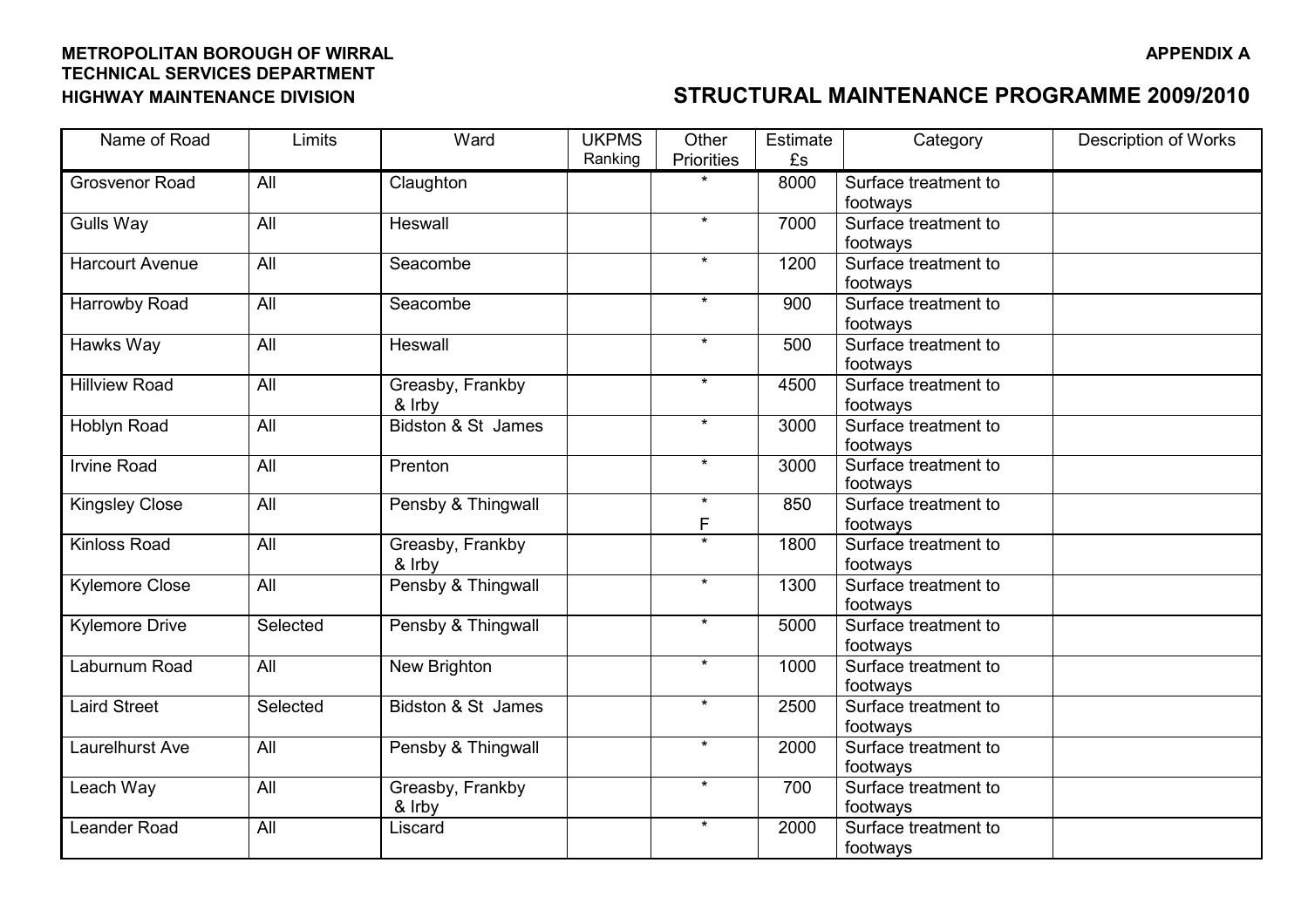| Name of Road          | Limits           | Ward               | <b>UKPMS</b> | Other      | Estimate | Category             | <b>Description of Works</b> |
|-----------------------|------------------|--------------------|--------------|------------|----------|----------------------|-----------------------------|
|                       |                  |                    | Ranking      | Priorities | £s       |                      |                             |
| <b>Leopold Street</b> | All              | Seacombe           |              |            | 600      | Surface treatment to |                             |
|                       |                  |                    |              |            |          | footways             |                             |
| Lingdale Avenue       | All              | Claughton          |              | $\star$    | 1500     | Surface treatment to |                             |
|                       |                  |                    |              |            |          | footways             |                             |
| Links Hey Road        | All              | West Kirby &       |              | $\star$    | 5500     | Surface treatment to |                             |
|                       |                  | Thurstaston        |              |            |          | footways             |                             |
| Linnets Way           | All              | Heswall            |              | $\star$    | 1250     | Surface treatment to |                             |
|                       |                  |                    |              |            |          | footways             |                             |
| Long Hey Road         | All              | West Kirby &       |              | $\star$    | 2600     | Surface treatment to |                             |
|                       |                  | Thurstaston        |              |            |          | footways             |                             |
| <b>Longland Road</b>  | All              | New Brighton       |              | $\star$    | 2000     | Surface treatment to |                             |
|                       |                  |                    |              |            |          | footways             |                             |
| Marks Way             | All              | Pensby & Thingwall |              | $\star$    | 3000     | Surface treatment to |                             |
|                       |                  |                    |              |            |          | footways             |                             |
| Marlborough Road      | All              | New Brighton       |              | $\star$    | 1100     | Surface treatment to |                             |
|                       |                  |                    |              |            |          | footways             |                             |
| <b>Miles Lane</b>     | $\overline{All}$ | Greasby, Frankby   |              | $\star$    | 1200     | Surface treatment to |                             |
|                       |                  | & Irby             |              |            |          | footways             |                             |
| Naylor Road           | All              | Bidston & St James |              | $\star$    | 3000     | Surface treatment to |                             |
|                       |                  |                    |              |            |          | footways             |                             |
| <b>Newton Street</b>  | All              | Bidston & St James |              | $\star$    | 650      | Surface treatment to |                             |
|                       |                  |                    |              | $\star$    |          | footways             |                             |
| Norton Drive          | All              | Greasby, Frankby   |              |            | 3000     | Surface treatment to |                             |
|                       |                  | & Irby             |              | $\star$    |          | footways             |                             |
| <b>Oldfield Close</b> | All              | Heswall            |              |            | 1200     | Surface treatment to |                             |
|                       |                  |                    |              | $\star$    |          | footways             |                             |
| <b>Orchard Court</b>  | All              | <b>Rock Ferry</b>  |              |            | 2500     | Surface treatment to |                             |
|                       |                  |                    |              | $\star$    |          | footways             |                             |
| Pensby Road           | Selected         | Pensby & Thingwall |              |            | 3000     | Surface treatment to |                             |
|                       |                  |                    |              | $\star$    |          | footways             |                             |
| Pikes Hey Road        | All              | West Kirby &       |              |            | 1700     | Surface treatment to |                             |
|                       |                  | Thurstaston        |              | $\star$    |          | footways             |                             |
| Pool Street           | All              | Bidston & St James |              |            | 1600     | Surface treatment to |                             |
|                       |                  |                    |              |            |          | footways             |                             |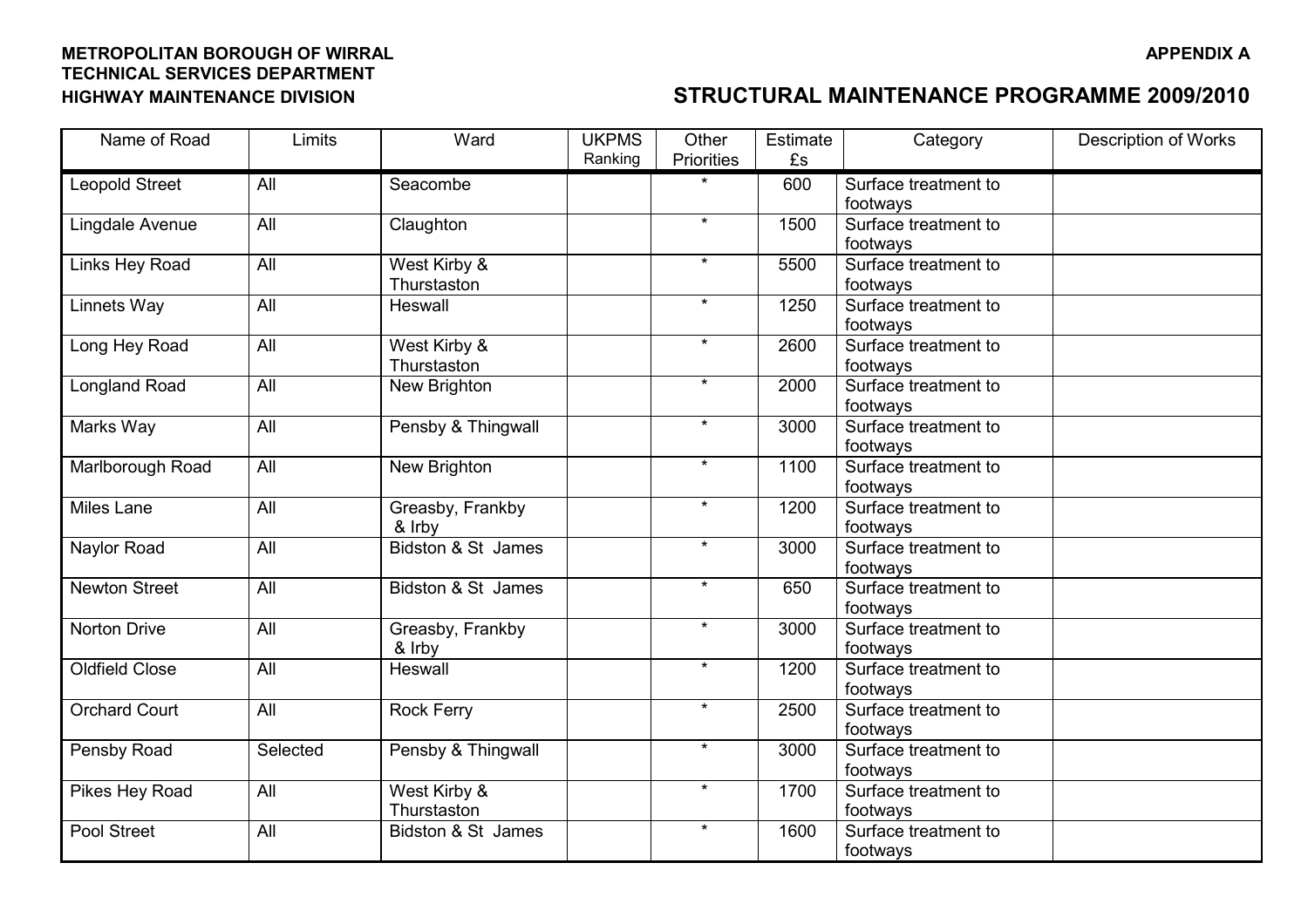| Name of Road           | Limits           | Ward             | <b>UKPMS</b> | Other      | Estimate | Category                         | <b>Description of Works</b> |
|------------------------|------------------|------------------|--------------|------------|----------|----------------------------------|-----------------------------|
|                        |                  |                  | Ranking      | Priorities | £s       |                                  |                             |
| Poole Road             | All              | Liscard          |              |            | 1700     | Surface treatment to             |                             |
|                        |                  |                  |              |            |          | footways                         |                             |
| Pump Lane              | All              | Greasby, Frankby |              | $\star$    | 4000     | Surface treatment to             |                             |
|                        |                  | & Irby           |              |            |          | footways                         |                             |
| <b>Riverview Road</b>  | Part             | Seacombe         |              | $\star$    | 1500     | Surface treatment to             |                             |
|                        |                  |                  |              |            |          | footways                         |                             |
| Rooks Way              | All              | Heswall          |              | $\star$    | 1000     | Surface treatment to             |                             |
|                        |                  |                  |              |            |          | footways                         |                             |
| Sandiway               | All              | Hoylake & Meols  |              | $\star$    | 1000     | Surface treatment to             |                             |
|                        |                  |                  |              |            |          | footways                         |                             |
| <b>Shetland Drive</b>  | All              | Bromborough      |              | $\star$    | 1500     | Surface treatment to             |                             |
|                        |                  |                  |              |            |          | footways                         |                             |
|                        |                  |                  |              |            |          |                                  |                             |
| <b>Shirley Street</b>  | All              | Seacombe         |              | $\star$    | 700      | Surface treatment to             |                             |
|                        |                  |                  |              |            |          | footways                         |                             |
| Snowden Road           | All              | Prenton          |              | $\star$    | 2400     | Surface treatment to             |                             |
|                        |                  |                  |              | $\star$    |          | footways                         |                             |
| <b>Spital Heyes</b>    | All              | Clatterbridge    |              |            | 1000     | Surface treatment to             |                             |
|                        |                  |                  |              | $\star$    |          | footways                         |                             |
| St Bridgets Lane       | All              | West Kirby &     |              |            | 1100     | Surface treatment to             |                             |
|                        |                  | Thustaston       |              | $\star$    |          | footways                         |                             |
| <b>Stanford Avenue</b> | All              | New Brighton     |              |            | 600      | Surface treatment to             |                             |
| Stoney Hey Road        | All              | New Brighton     |              | $\star$    | 2000     | footways<br>Surface treatment to |                             |
|                        |                  |                  |              |            |          | footways                         |                             |
| <b>Teals Way</b>       | $\overline{All}$ | Heswall          |              | $\star$    | 3000     | Surface treatment to             |                             |
|                        |                  |                  |              |            |          | footways                         |                             |
|                        |                  |                  |              |            |          |                                  |                             |
| The Pines              | All              | Clatterbridge    |              | $\star$    | 2100     | Surface treatment to             |                             |
|                        |                  |                  |              |            |          | footways                         |                             |
| The Spinney            | All              | Clatterbridge    |              | $\star$    | 1400     | Surface treatment to             |                             |
|                        |                  |                  |              |            |          | footways                         |                             |
| <b>Toronto Street</b>  | All              | Seacombe         |              | $\star$    | 700      | Surface treatment to             |                             |
|                        |                  |                  |              |            |          | footways                         |                             |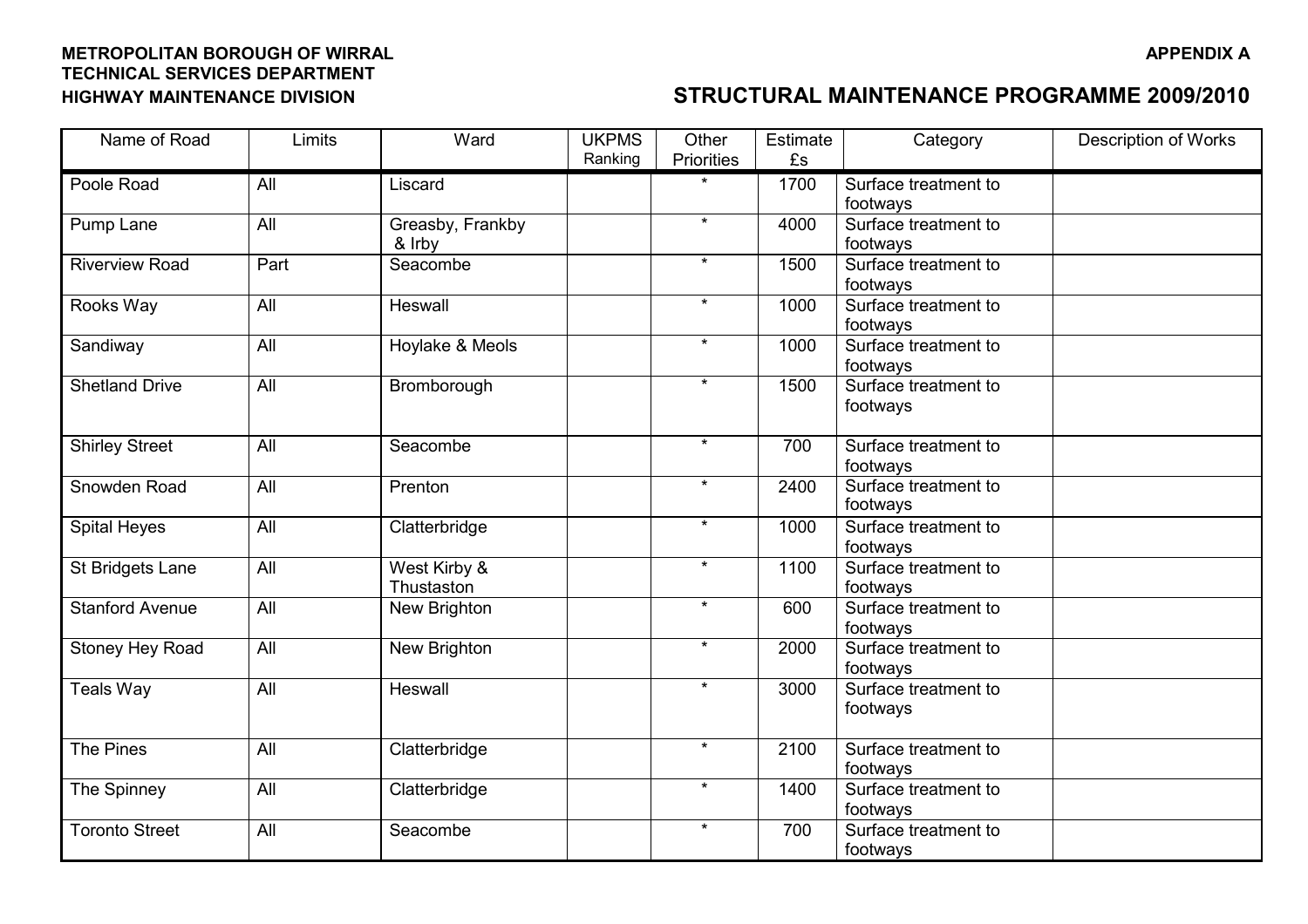| Name of Road           | Limits           | Ward              | <b>UKPMS</b> | Other      | Estimate | Category             | <b>Description of Works</b> |
|------------------------|------------------|-------------------|--------------|------------|----------|----------------------|-----------------------------|
|                        |                  |                   | Ranking      | Priorities | £s       |                      |                             |
| <b>Tynwald Road</b>    | All              | West Kirby &      |              |            | 500      | Surface treatment to |                             |
|                        |                  | Thurstaston       |              |            |          | footways             |                             |
| <b>Upavon Avenue</b>   | $\overline{All}$ | Greasby, Frankby  |              | $\star$    | 500      | Surface treatment to |                             |
|                        |                  | & Irby            |              |            |          | footways             |                             |
| Vanderbyl Avenue       | All              | Bromborough       |              | $\star$    | 2500     | Surface treatment to |                             |
|                        |                  |                   |              |            |          | footways             |                             |
| <b>Well Lane</b>       | All              | Heswall           |              | $\star$    | 1000     | Surface treatment to |                             |
|                        |                  |                   |              |            |          | footways             |                             |
| Crossways              | All              | Bromborough       |              | $\star$    | 1500     | Surface treatment to |                             |
|                        |                  |                   |              |            |          | verges               |                             |
| <b>Everest Road</b>    | $\overline{All}$ | Prenton           |              | $\star$    | 5400     | Surface treatment to |                             |
|                        |                  |                   |              |            |          | verges               |                             |
|                        |                  |                   |              |            |          |                      |                             |
| Leasoweside            | Selected         | Leasowe & Moreton |              | $\star$    | 4000     | Structural footway   | <b>Reconstruct flexible</b> |
|                        |                  | East              |              |            |          |                      | footway                     |
|                        |                  |                   |              |            |          |                      |                             |
| <b>Wakefield Drive</b> | Murrayfield      | Leasowe & Moreton |              | $\star$    | 16000    | Structural footway   | P/L kerbs as required       |
|                        | Drive to         | East              |              |            |          |                      | Remove flags &              |
| Phase 3                | Twickenham       |                   |              |            |          |                      | construct flexible verge    |
|                        | <b>Drive</b>     |                   |              |            |          |                      | L/R flags                   |
|                        |                  |                   |              |            |          |                      |                             |
| Edgewood Road          | All              | Hoylake & Meols   |              |            | 6200     | Surface treatment to |                             |
| Sandiway               |                  |                   | 100          |            |          | Carriageway          |                             |
| <b>Valerian Road</b>   | All              | Claughton         |              | $\star$    | 6600     | Surface treatment to |                             |
|                        |                  |                   |              |            |          | Carriageway          |                             |
| <b>Violet Road</b>     | <b>All</b>       | Claughton         |              | $\star$    | 5700     | Surface treatment to |                             |
|                        |                  |                   |              |            |          | Carriageway          |                             |
| <b>Clarendon Road</b>  | All              | Seacombe          |              | $\star$    | 80000    | Structural footway   | P/L kerbs                   |
|                        |                  |                   |              |            |          |                      | Remove flags &              |
|                        |                  |                   |              |            |          |                      | construct flexible footway  |
|                        |                  |                   |              |            |          |                      | Trees causing damage        |
|                        |                  |                   |              |            |          |                      | to highway to be            |
|                        |                  |                   |              |            |          |                      | removed & replaced with     |
|                        |                  |                   |              |            |          |                      | smaller suitable trees.     |